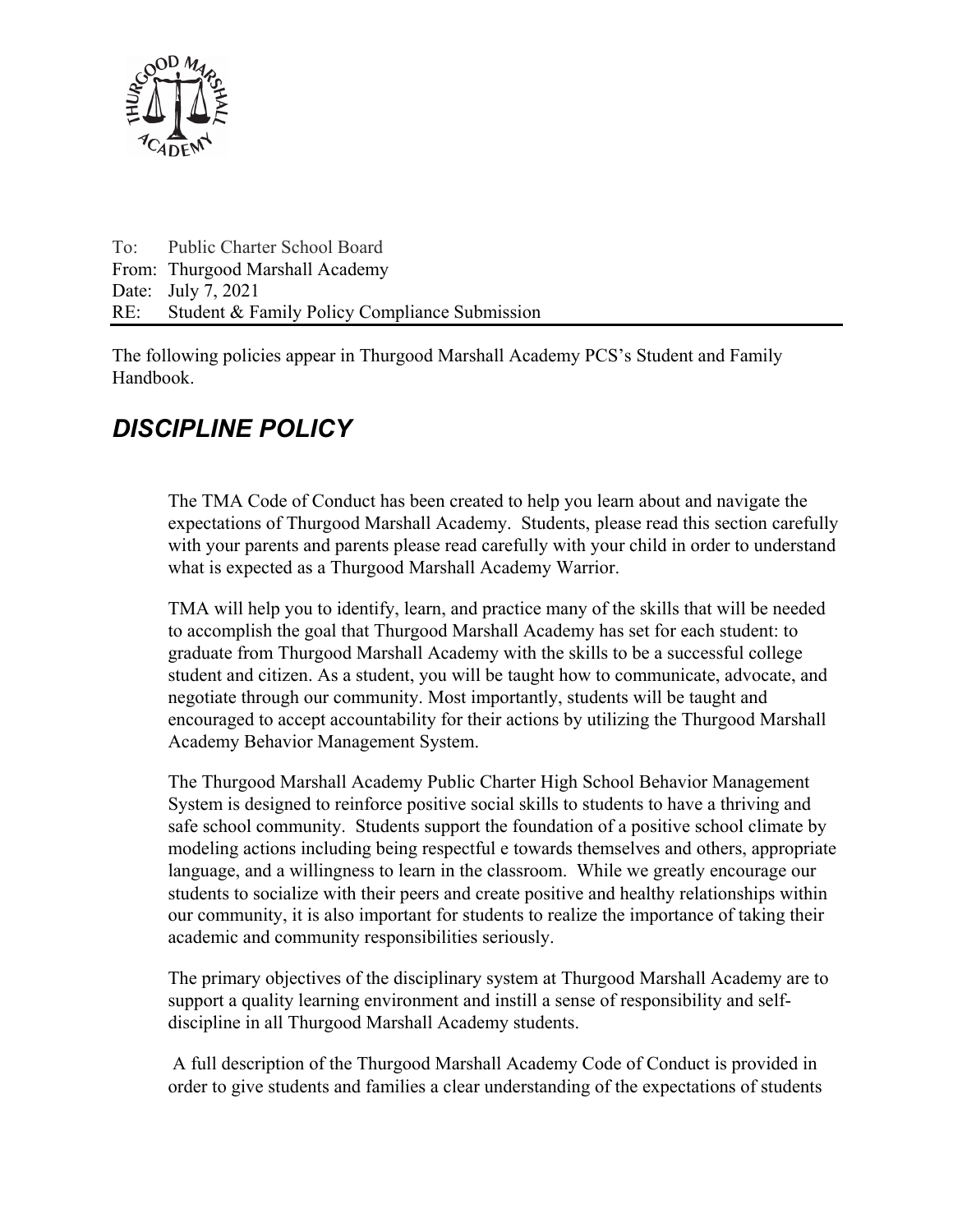

and the consequences of failing to meet these expectations. Students are expected to comply with the Code of Conduct at all times while under the jurisdiction of Thurgood Marshall Academy, including all activities during the school day, all supplemental programs, all extracurricular activities, and all school functions both on- and off-campus.

## **Guiding Principles of Good Citizenship**

Throughout the year, the following principles will be emphasized:

- Character is defined by what one does, not what one says or believes.
- Every choice a student makes helps define the kind of person one is.
- Good character requires doing the right thing, even when it is costly, unpopular, or when no one is watching.
- What one does matter, and one person can make a difference.
- The payoff for good character makes one a better person, making the world and our school community a better place.

#### **Character Matters**

The faculty and staff will promote and recognize good citizenship, and students will receive

―meritsǁ and other incentives for demonstrating positive character traits, such as:

| Responsibility  | Fairness/Justice | Citizenship | Perseverance |
|-----------------|------------------|-------------|--------------|
| Respect         | Diligence        | Punctuality | Courage      |
| Trustworthiness | Integrity        | Compassion  | Initiative   |

#### **Thurgood Marshall Academy's Expectations for Student Behavior**

At all times, students are expected to:

- Be respectful to staff and other students;
- Treat school property with care and respect;
- Follow directives given by faculty and staff the first time;
- Use appropriate language;
- Dress appropriately in the Thurgood Marshall Academy school uniform;
- Avoid disruptive behavior in the classroom or common areas;
- Refrain from eating and drinking in classrooms or common areas;
- Avoid horseplay; and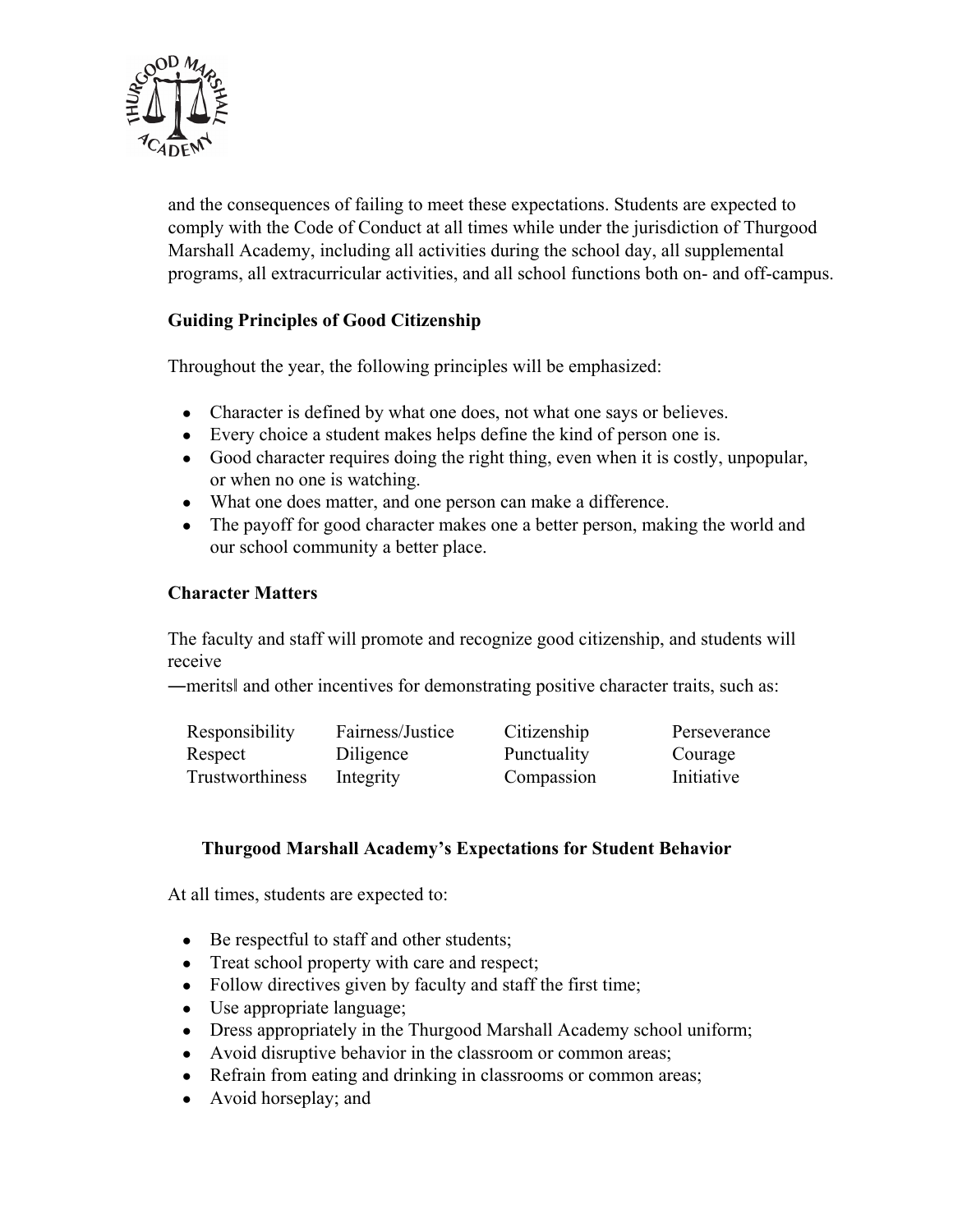

Failure to adhere to these expectations may result in automatic detention. Please see the explanation of infractions below.

#### **Merits**

Students may earn merits throughout the year. The TMA faculty and staff award merits for positive behaviors that demonstrate model citizenship. For each merit a student earns, s/he will receive a reduction of one infraction.

- Most merits fall under the driving principles of Community, Diversity, Democracy, and Excellence. Students can also earn merits for other things that do not fall under these principles that an adult member of the community feels is merit-worthy. (Below are some examples: Helping with the cleanliness of our community, assisting a peer/adult, returning a lost item, standing up for a peer who is being bullied, showing improvement in attendance or behavior, showing academic growth, using one's voice to make change for the community, advocating for the injustice of self and others, etc.)
- Merits can also encourage participation in activities such as Homework Help, mentoring programs, etc. They can be used to encourage students to meet designated goals and targets (e.g., submitting a form, attendance goal, GPA goal, incentive, etc.)
- There are no exhaustive qualifiers for merits as they can be used to incentivize most positive actions at TMA.

#### **Code of Conduct Violations**

Discipline infraction points accompany violations of the Code of Conduct.

- 1. Detention is equal to **one (1)** infraction point.
- 2. An In-School Suspension is equal to **three (3)** infraction points.
- 3. An Out-of-School Suspension is equal to **four (4)** infraction points.

Along with earning merits, students may be required or may opt to attend discipline classes after school, on a Saturday, or during the summer to reduce infraction points. To be promoted to the next grade, students must complete the school year with **fewer than 20** infraction points.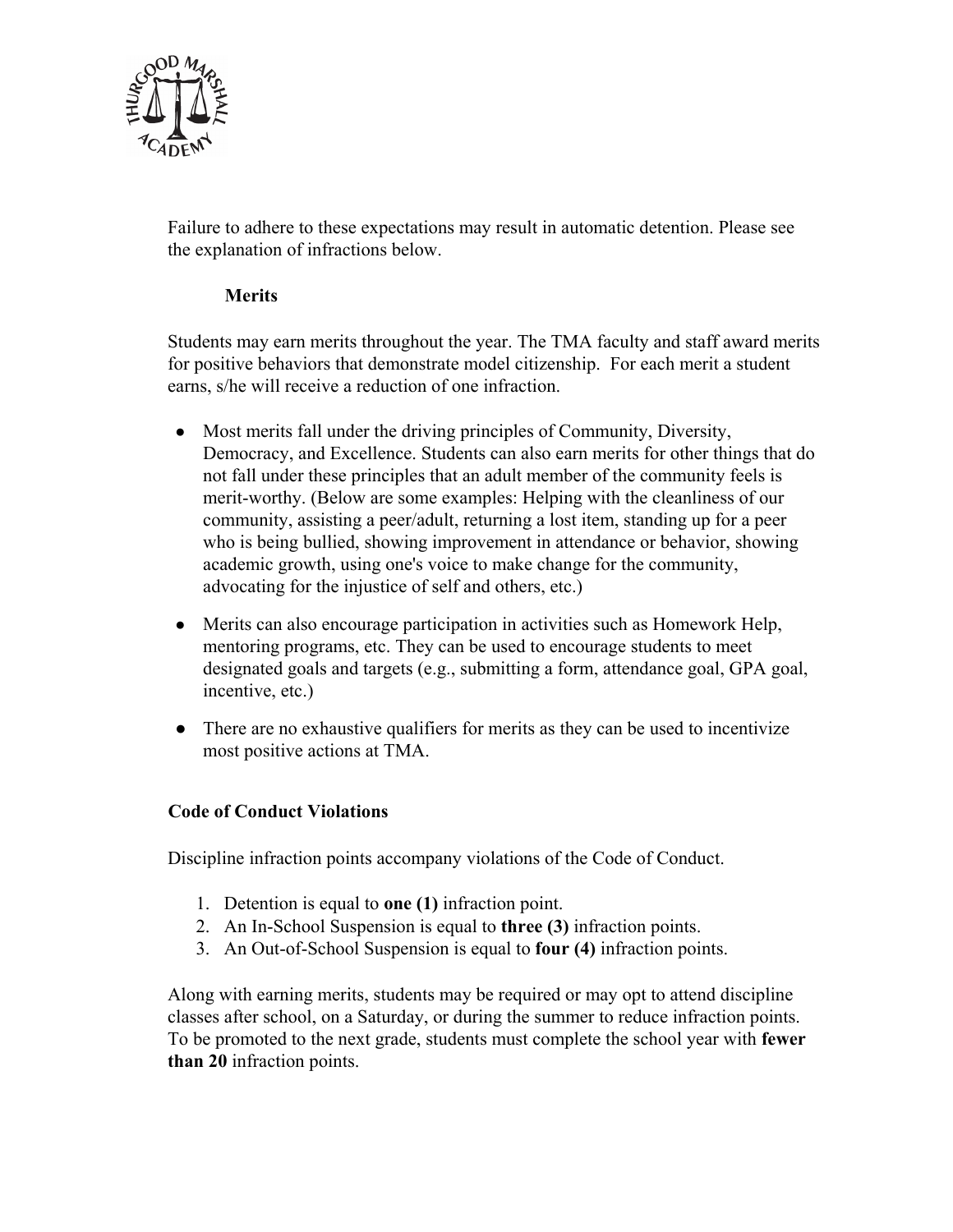

*Below are some examples of actions that might lead to different levels of an infraction and the possible consequences. Please note that this list is not exhaustive, and TMA has the right to assign a category and consequences for egregious violations towards our school community.* 

## **Category I Violations**

Category I violations include, but are not limited to:

- Unauthorized or inappropriate use of electronic items during the school day
- Disrespect to staff or other students
- of the Academic Honor Code
- Destruction of school or personal property valued at less than \$500
- Failure to attend detention or class during the regular school day
- Forgery (including forging passes, i.e., bathroom, library, nurse, etc.)
- Gambling (including, but not limited to, rolling dice, card games, placing wagers or bets, or any similar activities)
- Lying or giving misleading information to school staff
- Non-threatening verbal altercations including —joning or another offensive language
- Offensive gestures that are sexual or threatening behavior
- Possession, sale, or distribution of flammable products such as matches, lighters, lighter fluid, torches, firecrackers, etc.
- Promotion of fighting or other violent behavior
- Repeated disruptive behavior
- Repeated refusal to follow instructions given by staff (e.g., insubordination)
- Skipping class or leaving class without permission.
- Truancy or leaving the building without permission.
- Unauthorized possession of over the counter or prescription medication

If a student is found to have committed a Category I Violation of Thurgood Marshall Academy's Code of Conduct, any or multiple of the following restorative measures may be taken.:

- Teacher or staff member/student conference
- Detention
- Parent/guardian notification and conference
- Counseling/intervention
- Loss of school privileges and a violation of good standing
- School/community work tasks
- Restorative option, as appropriate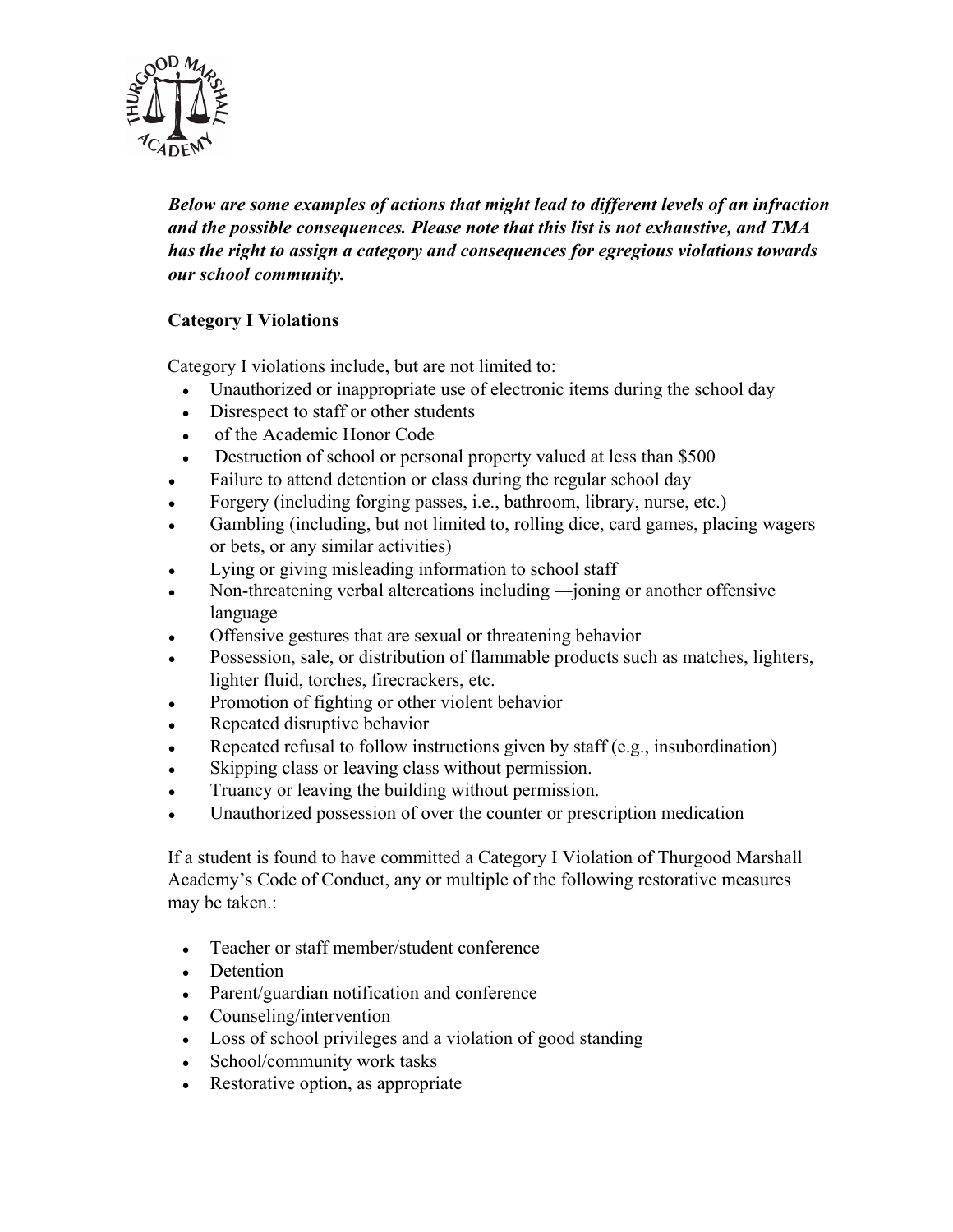

- Parent/guardian conference w/Student Affairs
- $\bullet$  In-School Suspension (one to three days)
- Individual behavior modification plan
- $\bullet$  Discipline class
- $\bullet$  Disciplinary probation and/or a behavioral contract

## **Category II Violations**

Category II violations include, but are not limited to:

- Fighting or other violent and/or aggressive behavior
- Bullying or harassment of students or staff (physical, verbal or electronic)
- Threatening behavior (verbal or non-verbal)
- Engaging in behavior that demonstrates gang/neighborhood crew affiliation (displaying clothing or gestures associated with gangs)
- Extortion
- Posting or distributing material or literature that is disrespectful, demeaning, humiliating, or damaging to students or staff. This includes posting material on the internet or sending material electronically (via email or cell phone)
- Participation in activities or association with groups that threaten the safety of students or staff (gang affiliation or conduct in the neighborhood ―crews or other similar groups)
- Destruction of school or personal property valued at greater than \$500
- Theft on/off school grounds
- Failure to follow school visitor policy
- Leaving the school premises or a school-sanctioned activity without permission
- Violation of Disciplinary Probation or a Final Probation Contract
- Violations of the Academic Honor Code
- Any behavior or other conduct not specifically enumerated in any other Category in this chapter that causes disruption to the academic environment, disruption to the school operation, destroys school property or causes significant harm to self or others
- Sexual misconduct, sexual harassment, lewd or indecent public behavior; engaging in sexual acts on school premises or school-related functions
- Communicating slurs based on actual or perceived race, color, religion, national origin, sex, age marital status, family responsibilities, matriculation, political affiliation, genetic information, disability, source of income, status as a victim of an interfamily offense, or place of residence or business, including derogatory sexual language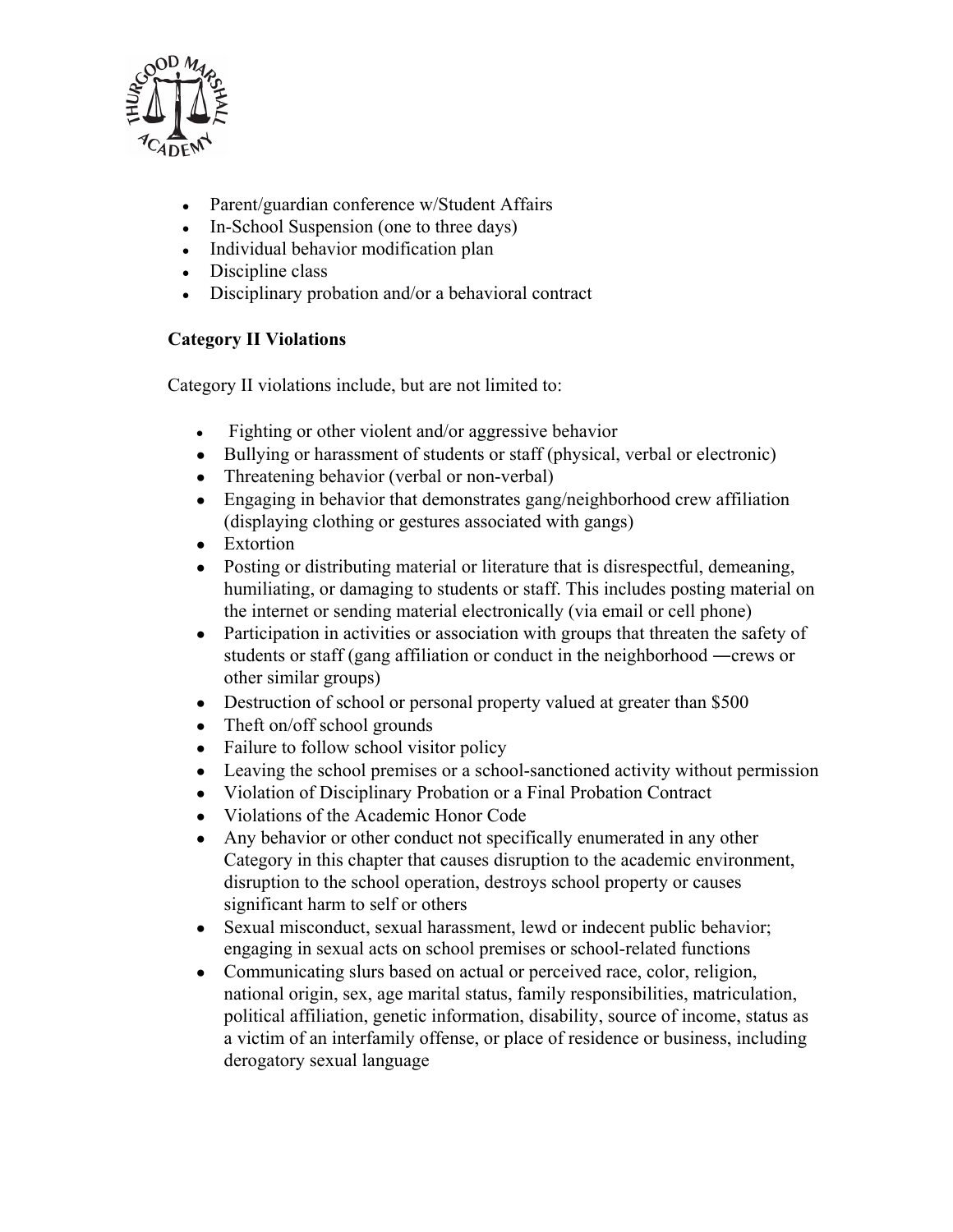

If a student is found to have committed a Category II violations of the Thurgood Marshall Academy Code of Conduct, the following restorative measures may be taken:

- Parent/guardian conference
- In-School Suspension (one to three days)
- Individual behavior modification plan
- $\bullet$  Discipline class
- $\bullet$  Disciplinary probation and/or a behavioral contract
- Restorative option, as appropriate

## **Category III Violations**

Category III violations are defined as the school's most serious offenses and include, but are not limited to:

- Hazing
- Tampering with or pulling the fire alarm and using extinguishers in nonemergency situations
- Use of flammable products such as matches, lighters, lighter fluid, torches, firecrackers, etc. on school premises
- Activating a false alarm
- Unauthorized use, selling, or distribution of over the counter or prescription medication
- $\bullet$
- Throwing objects that may cause injury or damage to property
- Trespassing
- Possession, sale, distribution, or use of drugs (including but not limited to marijuana, cocaine, heroin PCP, and other banned substances and synthetic drugs), alcohol, tobacco products (including but not limited to cigarettes, ecigarettes, etc.), or other items that classify as drugs
- Possession, sale, distribution, or use of drug paraphernalia such as pipes, rolling papers, clips, etc.
- Possession, sale, distribution, or use of any substance as a drug (may include, but not limited to: inhalants, prescription medications, cough syrup, etc.)
- Possession or use of mace, pepper spray, tasers, or similar products
- Possession or use of any item that can be used as a concealed weapon
- Possession of weapons or other prohibited items on school property
- Possession of any item that can be used as a weapon (e.g. knife, dagger, boxcutter, screwdriver, hammer, etc.) whether or not the item was used as a weapon or intended as a weapon.
- Arson, biohazard, or bomb threats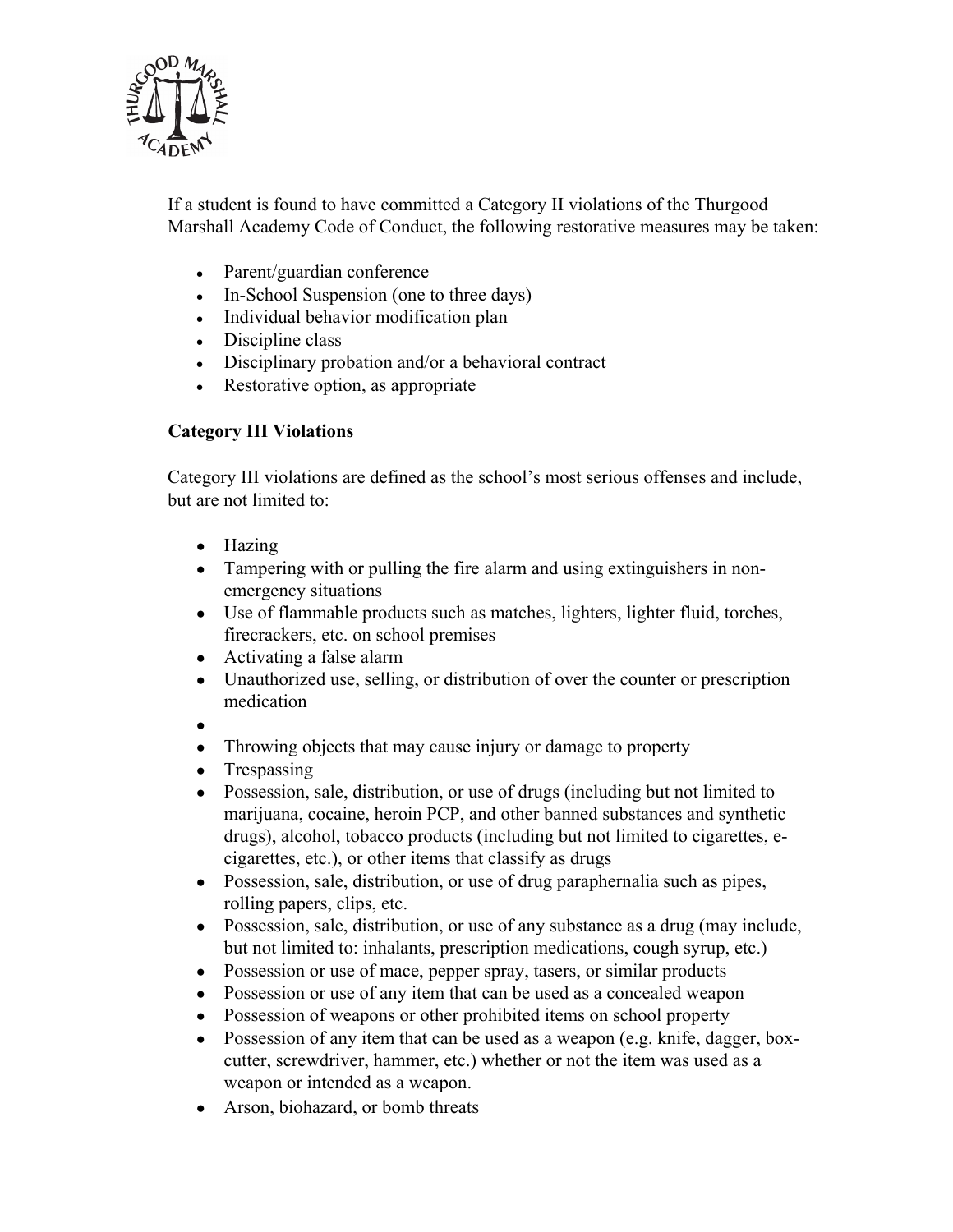

- Repeated Category I and II violations of the Code of Conduct
- Any behavior or other conduct not specifically enumerated in any other Category in this chapter that causes harm or threatens the overall safety and security of the school community, disruption to the school operation, destroys school property or causes significant harm to self or others
- Possession of any firearm (e.g. gun, BBgun, rifle) or item that meets the criteria of ―Other firearmǁ (see below)
- Possession of any item defined by the Gun-Free Schools Act as —other firearmsǁ including any weapon (including a starter gun) which will or is designed to or may readily be converted to expel a projectile by the action of any explosive;
- The frame or receiver of any weapon described above;
- Possession of any firearm muffler or firearm silencer;
- Possession of any destructive device, which includes: any explosive, incendiary, or poison gas (such as bomb, grenade, rocket having a propellant charge of more than four ounces, missile having an explosive or incendiary charge of more than one-quarter ounce, mine, or similar device;
- Possession of any weapon which will, or which may be readily converted to, expel a projectile by the action of an explosive or other propellants, and which has any barrel with a bore of more than one-half inch in diameter.
- Possession of any combination of parts either designed or intended for use in converting any device into any destructive device described in the two immediately preceding examples, and from which a destructive device may be readily assembled.

If a student is found to violate a Category III violations of the Thurgood Marshall Academy Code of Conduct, the following restorative measures may be taken:

- Disciplinary probation and/or a behavioral contract
- Out-of-School Suspension and re-entry conference
- Restorative option, as appropriate
- Expulsion

## **Refusal to Comply with School Personnel**

Students are expected to comply with all reasonable requests made by school personnel. Student refusal to comply constitutes an admission of fault and/or guilt and insubordination. Those who choose not to comply will receive consequences commensurate with the Code of Conduct violation of which they have been accused.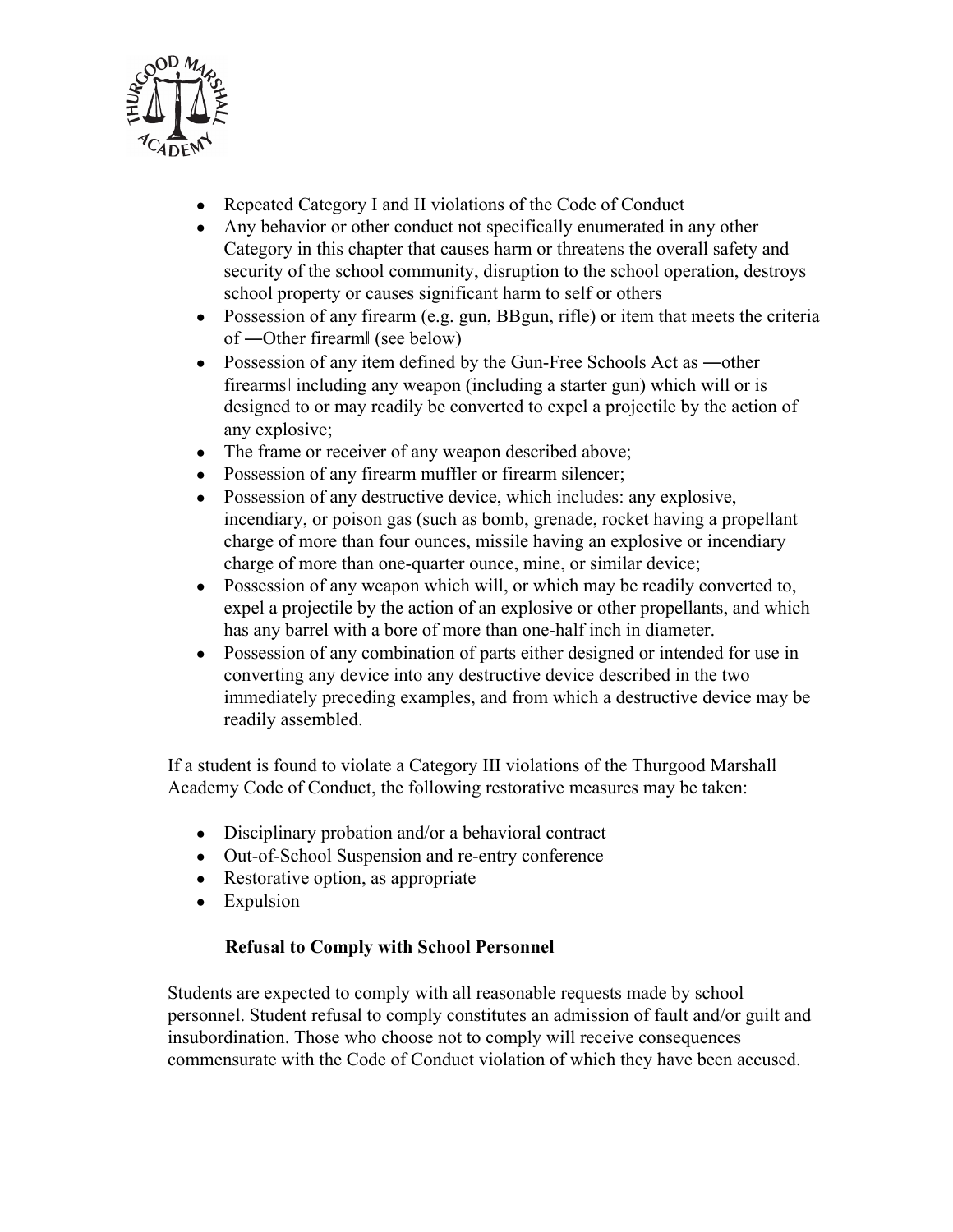

## **Bullying, Sexual Harassment, Cyber Bullying, Threatening, Fighting or Promotion of Fighting or other Violent Behavior**

In the interest of preserving the safety of the students and staff at Thurgood Marshall Academy, the school has a clear anti-violence policy. Harassing, threatening bullying, cyber-bullying, and promoting fighting or other violent behavior, and fighting are taken very seriously.

**Bullying**, intimidation, or harassment is defined as any severe, persistent, or pervasive **physical, electronic, or verbal conduct**, including but not limited to harassment based on a student's actual or perceived race, color, ethnicity, religion, national origin, sex, age, marital status, personal appearance, sexual orientation, gender identity/expression, genetic information, disability, or any other distinguishing characteristic, or based on association with a person or group with any of the actual or perceived characteristics listed above.

It is directed toward a student(s) that has or can be reasonably predicted to have the effect of one or more of the following:

- Placing the student(s) in reasonable fear of physical harm to the student's person or property;
- Causing a substantially detrimental effect on the student's physical or mental health;
- Substantially interfering with the student's academic performance; or
- Substantially interfering with the student's ability to participate in or benefit from the services, activities, or privileges provided by a school.

**Sexual harassment** is defined as, but not limited to verbal or nonverbal unwelcomed sexual advances or sexual behavior that substantially interferes with a student's education, or creates an intimidating or hostile environment. Sexual harassment is prohibited at Thurgood Marshall Academy.

**Cyberbullying** is defined as the use of information and communication technology to bully, embarrass, threaten, or harass another. It also includes the use of information and communication technology to engage in conduct or behavior that is derogatory, defamatory, degrading, illegal, and/or abusive.

The use of cell phones and other technology—including computers, e-mail, and social networking sites—to harass, bully, threaten or defame a student or employee is specifically prohibited. Any student who feels s/he is a victim of cyberbullying should report the incident to his or her Divisional Dean.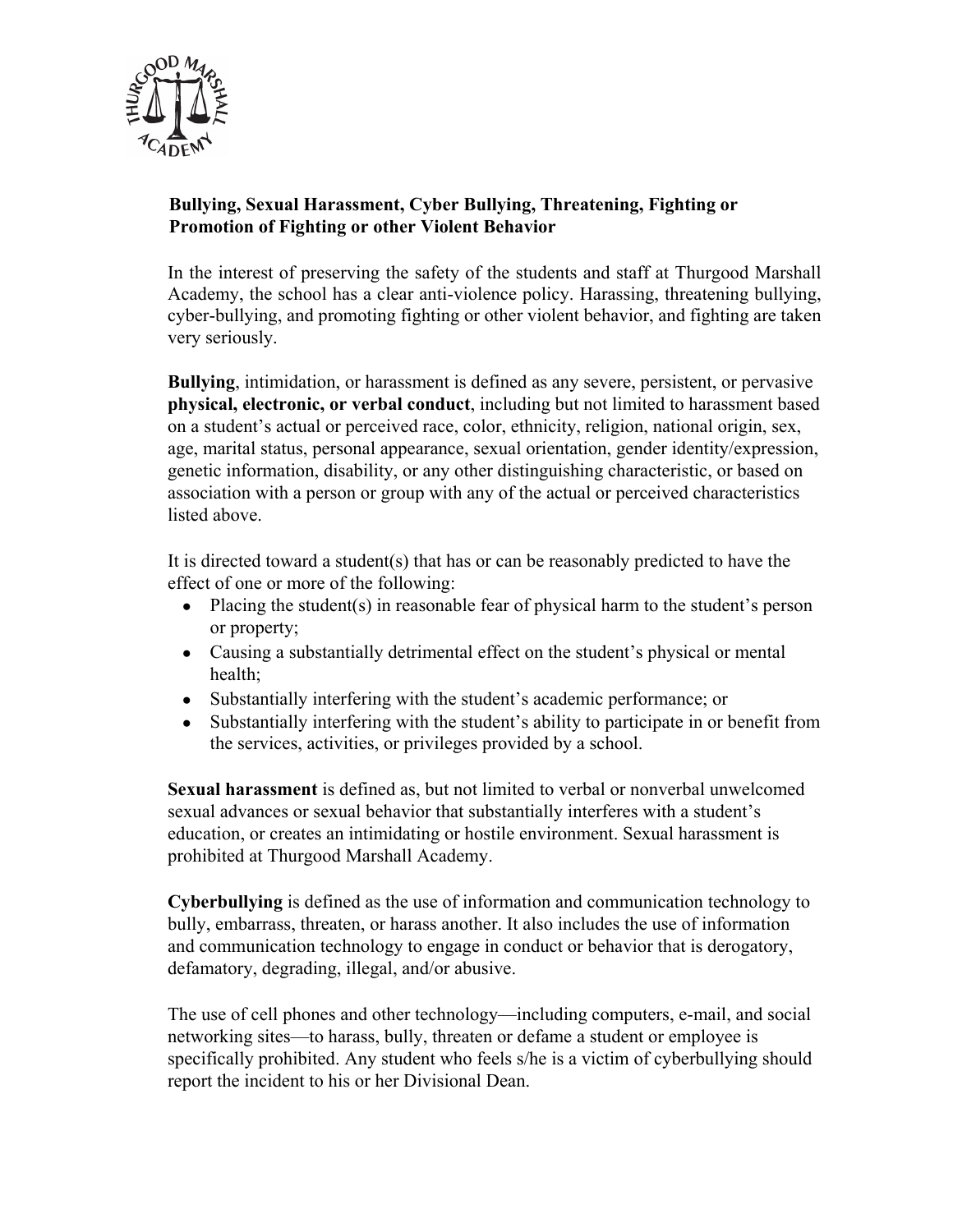

Any student found complicit in the posting, sending, or execution of such material will be subject to disciplinary action as defined in the Thurgood Marshall Academy Code of Conduct.

**Threatening behavior** is defined as an expressed or implied threat (verbally, physically, electronically, or in writing) to interfere with: 1) the health or safety of any individual associated with Thurgood Marshall Academy; 2) with Thurgood Marshall Academy property; or 3) property on Thurgood Marshall Academy premises belonging to others. Any student who engages in threatening behavior will be subject to serious disciplinary action, including suspension and/or expulsion.

**Threat/False Threat -** No student shall make any threat through written or verbal language, sign, or act which conveys a serious expression of intent to cause harm or violence. Furthermore, no student shall make a false threat of harm or violence, even jokingly, which causes or is reasonably likely to cause fear or disruption to school activities. All threats and false threats will be subject to serious disciplinary action.

**Promoting fighting or other violent behavior** is defined as the use of passive or active:

resistance, noise, threat, fear, intimidation, coercion, force, violence, recording devices, social media, electronic devices, or any other form of conduct that causes the disruption of any lawful function, mission, or process of the school.

**Fighting** is defined as the exertion of physical force to harm someone or potentially harm someone. Fighting is one of the most egregious violations of the Code of Conduct. If a student engages in a fight, s/he is subject to serious consequences, including expulsion.

Unless the administration determines, without doubt, that any participant in a physical altercation is clearly defending himself/herself from an aggressor or aggressors and had no other option as determined by using a —reasonable standard, then the physical altercation will be considered a fight in which all parties share equal responsibility.

All of the above-mentioned behaviors are Category III violations and may be subject to expulsion.

#### **Instead of threatening or fighting someone, there are a number of ways that a conflict can be resolved**. For example:

• Inform your Dean, a security guard, your advisor, a favorite teacher, or any other adult in the building and seek out conflict resolution.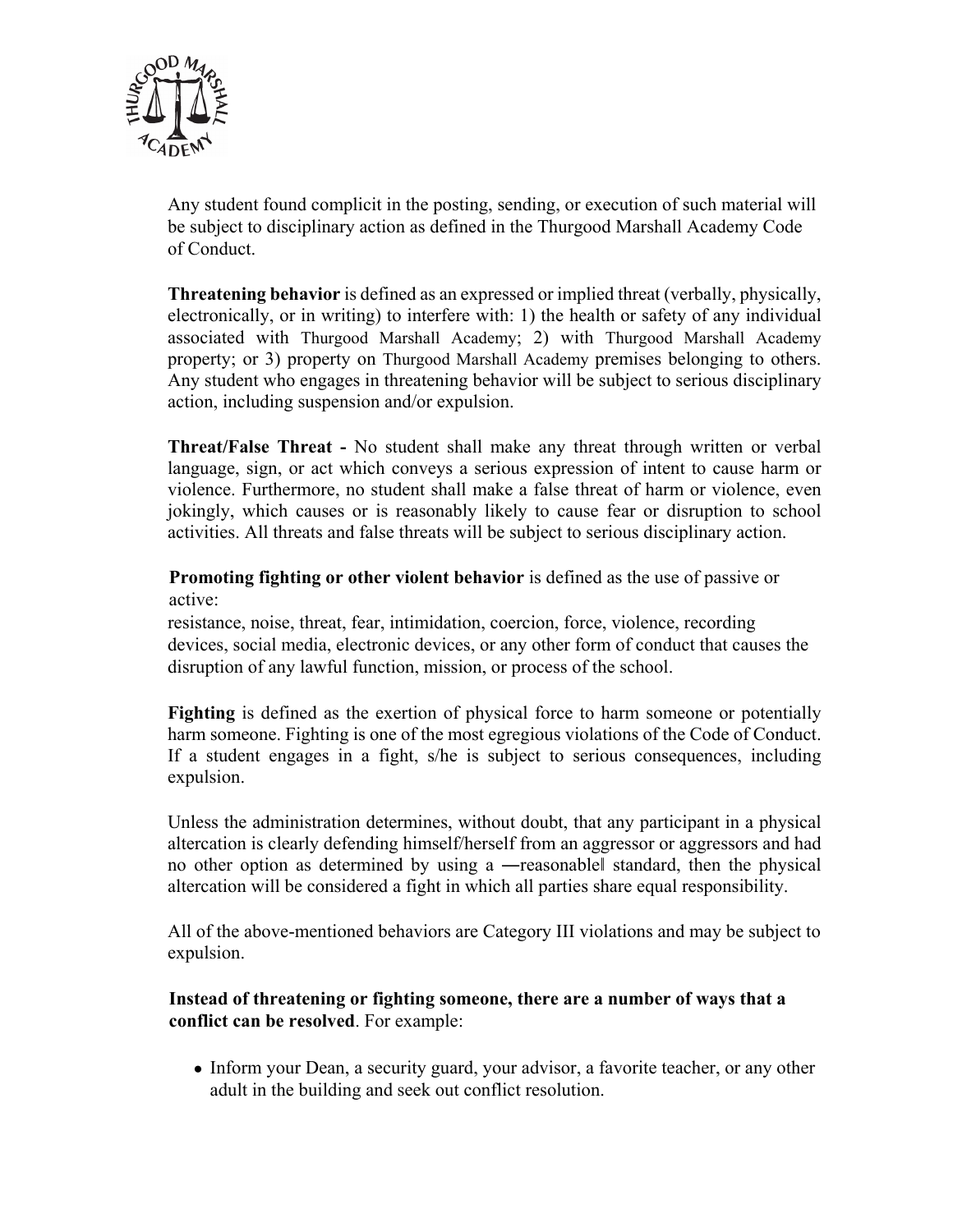

- Walk away from a situation that appears to be escalating, then seek out assistance.
- Count to 10 and take deep breaths until you get your emotions under control.
- If you have difficulty managing your anger, you could meet with the school counselor. ● Request mediation between you and the other person with whom you have an issue.

These are just a few suggestions that enable a potentially violent situation from escalating.

#### **Consequences:**

## **Restorative Practices**

When applicable, TMA may use the Restorative Practice method when assigning consequences to students. A restorative pathway is a pathway that repairs the harm that has been done to the community through one's negative behavior or interactions. The responsible administrator/dean

will determine if the restorative disposition will be in addition to an already assigned consequence or in lieu of a more severe consequence.

#### **Peer Court**

Peer Court is an alternative school disciplinary process permitting students to render restorative dispositions to their peers for minor school violations. It is the role of the Peer Court to teach fellow students that their behavior has harmed specific individuals and the community. TMA will utilize this option when appropriate as a means of repairing the harm done to the community. Students have the right to opt-out of Peer Court. When a student chooses not to participate in this restorative practice, regular consequences as per the Code of Conduct will be imposed.

#### **Detentions**

Detentions are held daily after school for 40 minutes. Students will report to the designated room within five minutes of being dismissed at the end of the school day. A detention list will also be posted each day in a consistent, common location for student reference. An automated message will also be used to communicate to parents of students who are on the detention list and when they should serve their detention. Each detention is equal to one infraction point.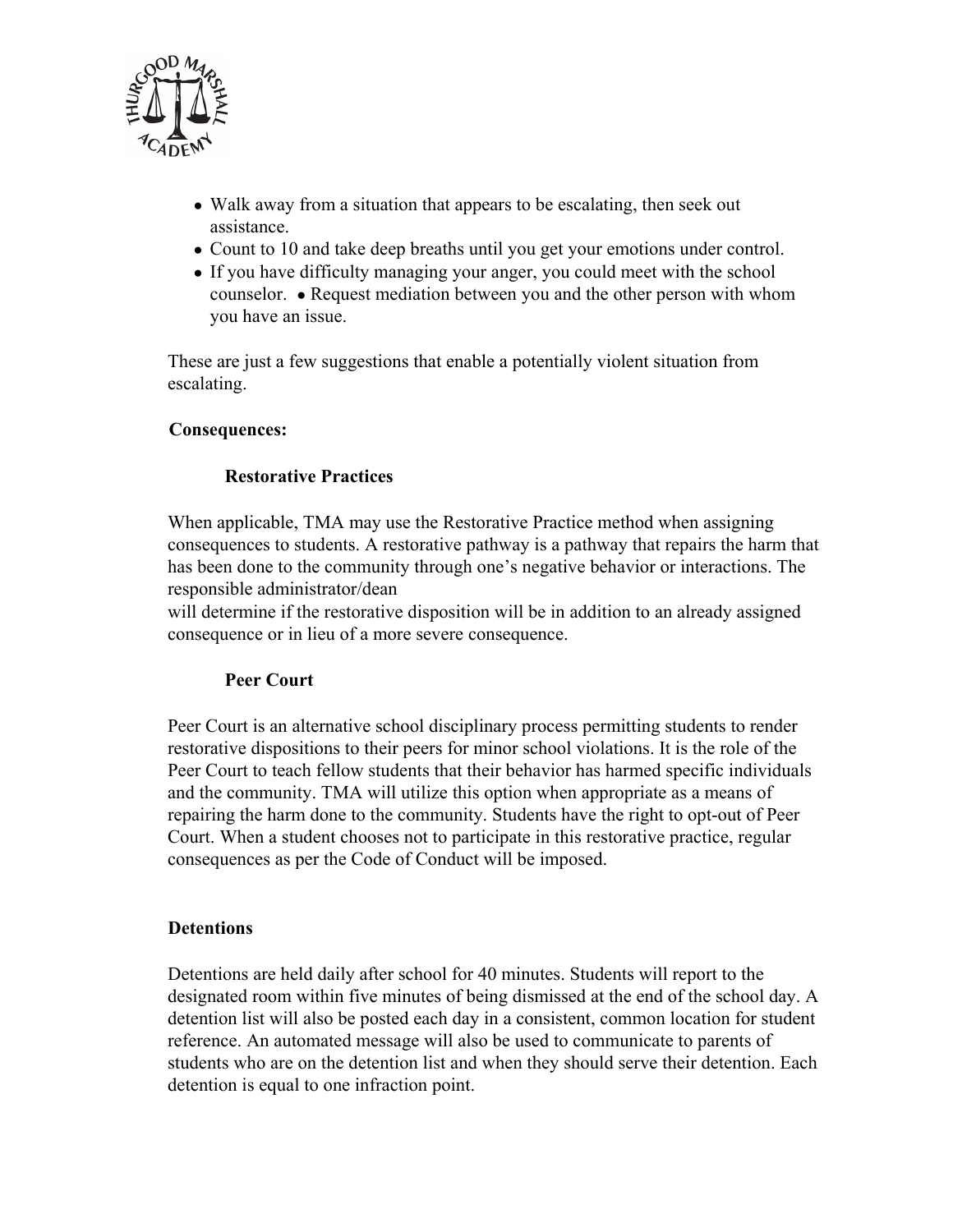

A student who fails to serve a detention will be reassigned once to serve that detention. Once the detention has been reassigned the detention now becomes mandatory. All mandatory detentions will be highlighted in gray on the detention list. If s/he does not serve this detention, s/he may receive additional consequences.

#### **Students who do not comply with the rules of detention may be asked to leave. Students who have been asked to leave will serve an In-School-Suspension or Outof-School Suspension as warranted by the behavior.**

#### **Suspension:**

## **In-School Suspensions**

During an In-School Suspension (ISS), the student remains in school but is not permitted contact with other students, in order to provide the opportunity for individual behavior modification. ISS is assigned by the Divisional Dean or a school Administrator and may last from one to three days. Each ISS assignment is equal to three infraction points. While in ISS, students will not be allowed to participate in any school activities but will have access to educational materials and are expected to complete their missed work for the day as well as an ISS work packet. Failure to complete ISS work or to follow ISS rules will result in additional ISS days, accumulating additional infraction points, or Out-of-School Suspension.

After a total of four ISS assignments, students will be assigned an Out-of-School Suspension for each Category II or III violation of the Code of Conduct for the rest of the semester if the infraction warrants an ISS, with the exception of Category II violation of skipping detention.

#### **Out-of-School Suspension**

Out-of-School Suspension (OSS) is reserved for our most serious violations of the School Code of Conduct and involves separation from the school and all school activities for a specified period of time, which is determined by the Divisional Dean, Head of School, or Executive Director. Each OSS assignment is equal to four infraction points. The primary intent is to keep our community safe and also impress upon the student and parent/guardian that a serious behavior problem exists and that steps must be taken to ensure that the behavior is not repeated.

Before a student is suspended, an informal conference will be held that will include the following: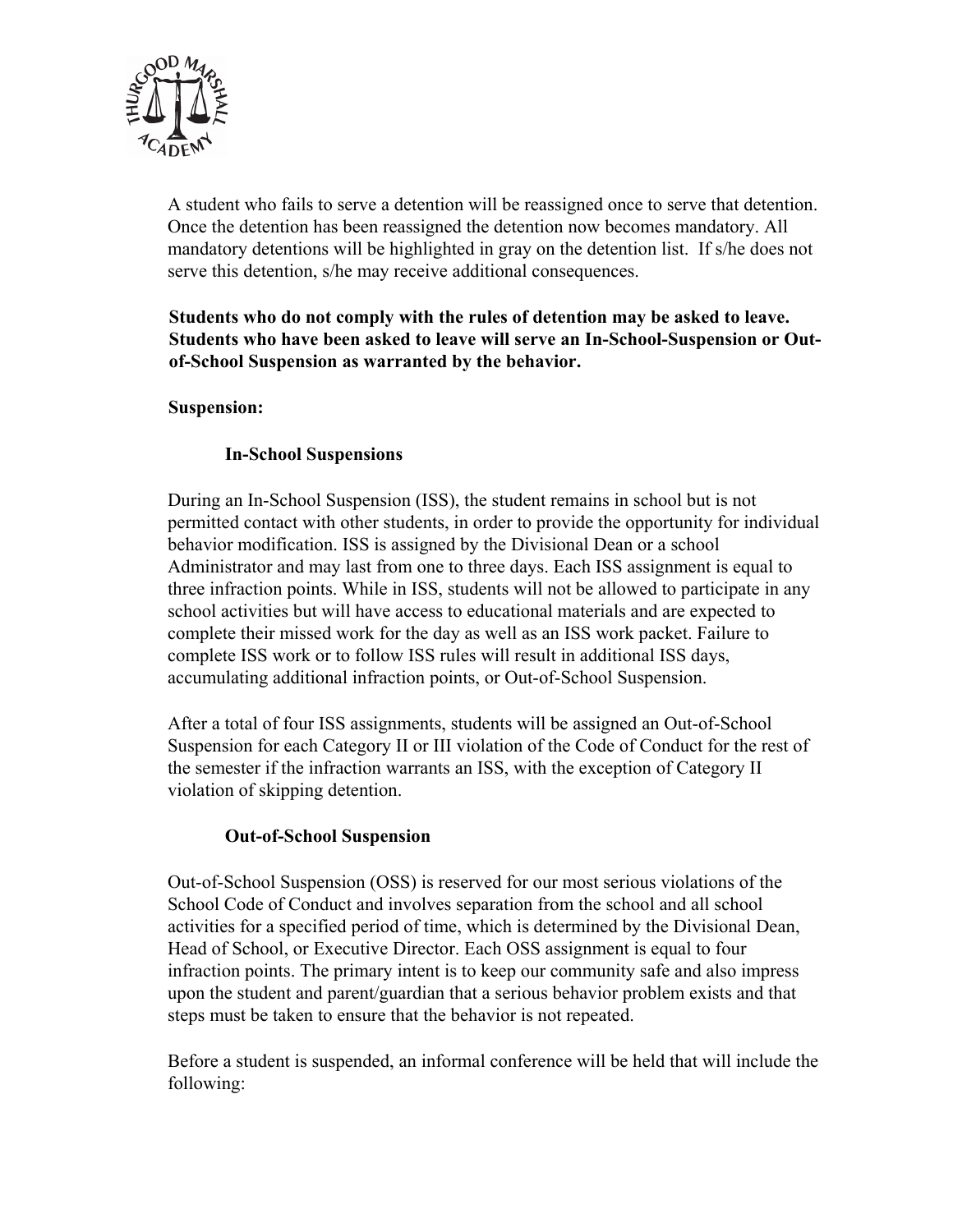

- Oral or written notice of the Code of Conduct violation for which the suspension is considered
- An explanation of the evidence or facts for the suspension
- An opportunity for the student to tell his/her side of the story
- If a suspension is given, the reason for the suspension

If a student is suspended, the following steps will be taken:

- 1. The parent/guardian will be contacted by the Divisional Dean or another school administrator and will be asked to pick up the student as soon as possible or to grant permission to send the student home. The Student Affairs Office will inform the student and his or her parent/guardian of the length of the suspension and applicable procedures regarding the suspension.
- 2. Thurgood Marshall Academy will send a written notice of suspension, which will include an offer to meet with the parents as soon as possible and the date for a conference of readmission to the parent/guardian if requested by the school or parent. The notice will be given to the student if the student is 18 or older. The notice may be sent home with the student who is under 18 years of age once the parent/guardian has been notified of the suspension by a school administrator via phone and/or in person.
- 3. The student and parent/guardian may be asked to meet with the school administrators or and/or the Divisional Dean and other appropriate staff before the student will be allowed to return to school. During this meeting, a student may be placed on disciplinary probation and/or a behavioral contract. If a student is already on a behavior contract, the student's status at Thurgood Marshall Academy will be evaluated.
- 4. When a student is serving an OSS, s/he may not be on school grounds before school, during the school day, or after school.

A manifestation determination meeting will be held for any student with an IEP per IDEA guidelines.

#### **Special Notes of Concern Regarding Counting Suspension Days**

Suspension days shall be counted as follows:

- The day the student left school should be counted as a part of the suspension, provided he/she was denied class participation before 12 noon of that day.
- The suspension shall terminate at midnight on the day listed as the last day of suspension.
- Times, when school is not officially scheduled, are not to be counted as part of the suspension time. (Should school be canceled for any reason during a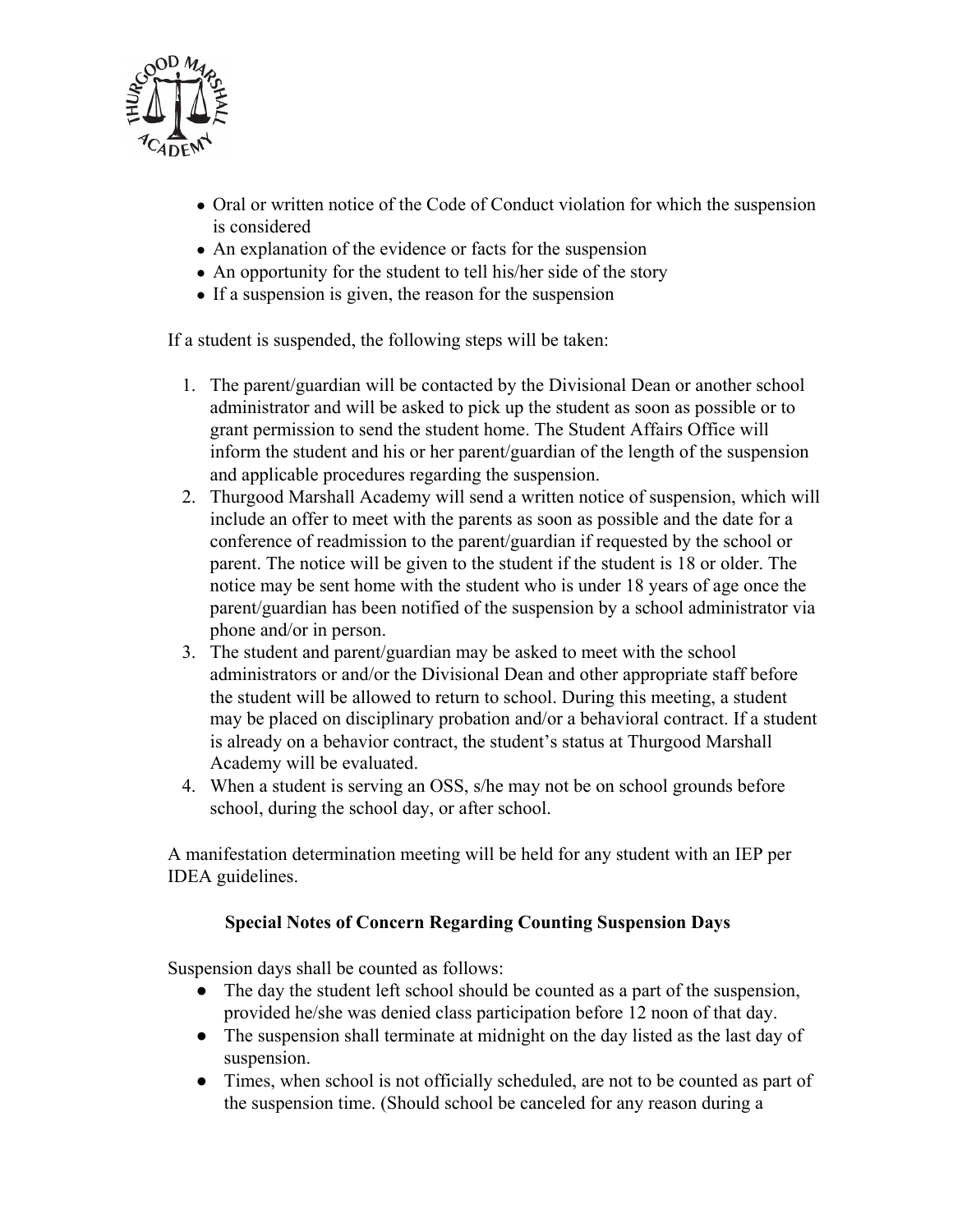

scheduled suspension day, the suspension will lengthen to include the time school was actually in session.)

## **Make-Up Work for Suspension**

Students who are suspended shall be offered make-up work assignments and may receive help on assignments by contacting the teacher via email or calling the teacher before or after school. Reasonable efforts will be made to provide the work for the student, but it is the responsibility of the parent/guardian to contact the school and make arrangements for the receipt and return of all assignments. In the case of longterm suspensions, unless other arrangements are made, teachers are to give work in two-week increments, and students must complete and return work before receiving additional work. In high school, credits may be awarded depending on the quality of the work.

#### **Participation at School and School-Related Activities During Suspension**

Students who have been suspended from school shall not be eligible to participate in any school functions for the entire period of their suspension.

#### **Disciplinary Probation**

A student who has committed repeated violations of the Code of Conduct or a major violation of the Code of Conduct may be placed on disciplinary probation. Prior to the imposition of disciplinary probation, Thurgood Marshall Academy will provide the student and his/her parents with an opportunity for an informal conference as in the case of suspension, above. If placed on disciplinary probation, the student and his/her parent/guardian will be notified in writing that the student has violated school policy and that future violations will incur more stringent disciplinary action, up to and including expulsion from Thurgood Marshall Academy.

If, while on Disciplinary Probation or a Final Probation contract, a student violates another major school policy, s/he may be expelled. Each violation is treated on a caseby-case basis.

The length of disciplinary probation and its conditions will be determined individually for each student by the Administration. **Probation is a serious status with severe consequences. Students can be expelled for violations of disciplinary probation and behavior contracts.**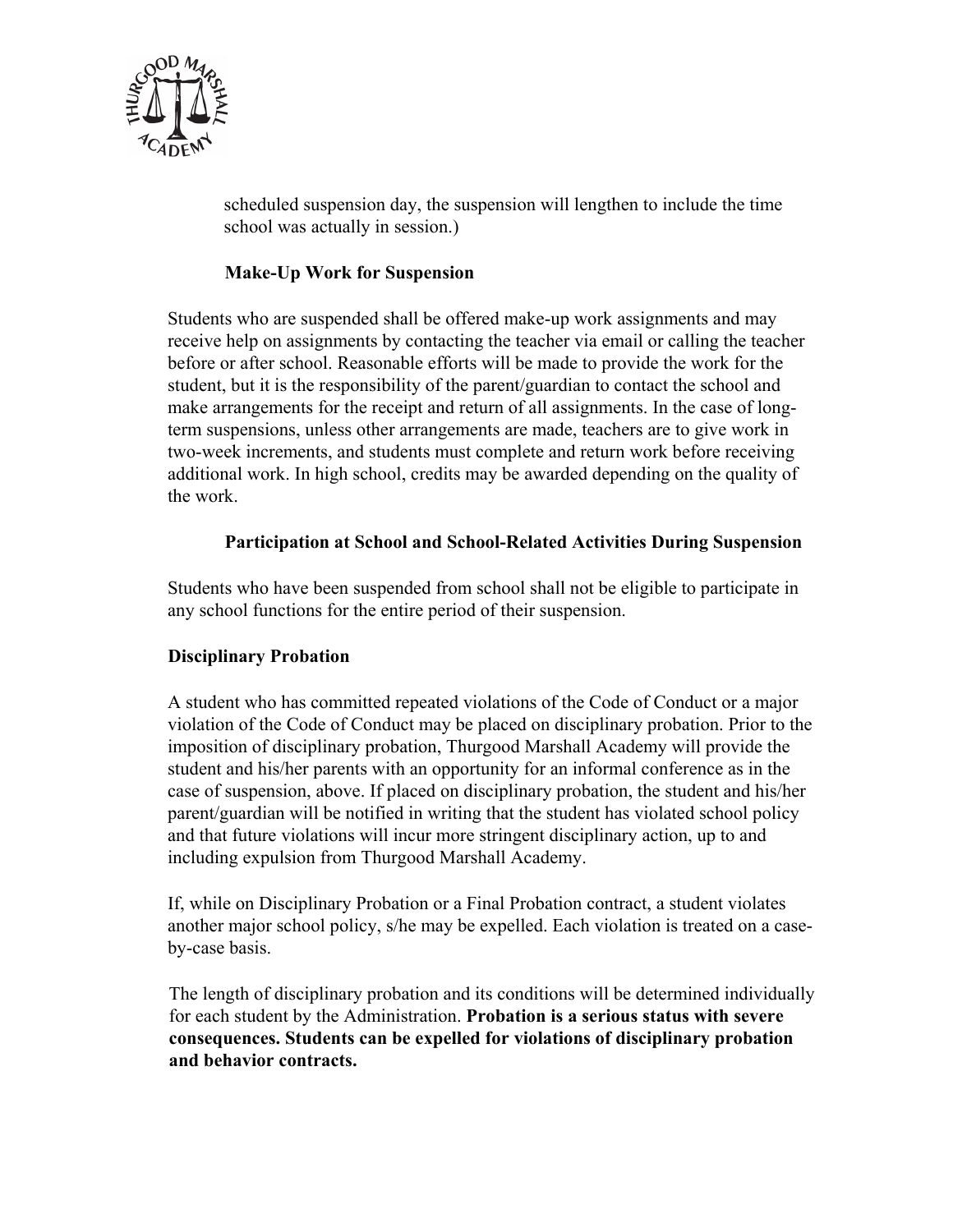

A student's Dean will make reasonable attempts (three phone calls or written communications or email or any other form of contact) to contact a parent/guardian regarding a student's Disciplinary Probation status. **If a parent fails to communicate and/or refuses to sign a contract, the contract shall be enacted.** A final copy of the contract will be provided to the parent/guardian.

#### **Steps in Disciplinary Probation:**

• Step 1: After a student is placed on disciplinary probation, s/he will be required to attend a conference with the Divisional Dean and/or another member of the Administrative team

and his/her parent/guardian. During this conference, a Disciplinary Probation contract will be signed stating behavioral goals and/or a timeline for meeting behavioral goals (e.g. no ISS or OSS and fewer than three detentions). o If a student *meets* the stated expectations of the Disciplinary Probation s/he will be reviewed by their Divisional Dean and/or Administration at which point s/he may be removed from Disciplinary Probation.

- o If a student *fails to meet* the state goals of the Disciplinary Probation contract will result in further action which may include a Final Probation contract or expulsion from Thurgood Marshall Academy.
- **Step 2**: If the student violates Disciplinary Probation, s/he may be placed on a Final Probation Contract, if the violation does not warrant expulsion. This contract is a serious document that makes clear that repeated minor or major violations of the Code of Conduct could result in expulsion from Thurgood Marshall Academy. o If a student *meets* the stated expectations of the Final Probation contract, s/he will be reviewed by their Divisional Dean and/or Administration at which point s/he will be placed on Disciplinary Probation.
	- o If a student *fails to meet* the stated goals of the Final Probation contract s/he will come before a Disciplinary Hearing which will review the student's behavior to date and make necessary recommendations that could result in expulsion from Thurgood Marshall Academy.

## **Expulsion**

Students may be expelled for:

- Extreme violations of the Code of Conduct significantly harm the educational environment of Thurgood Marshall Academy or harm the safety or security of Thurgood Marshall Academy students, staff, faculty, or others associated with Thurgood Marshall Academy.
- Any Category III violation.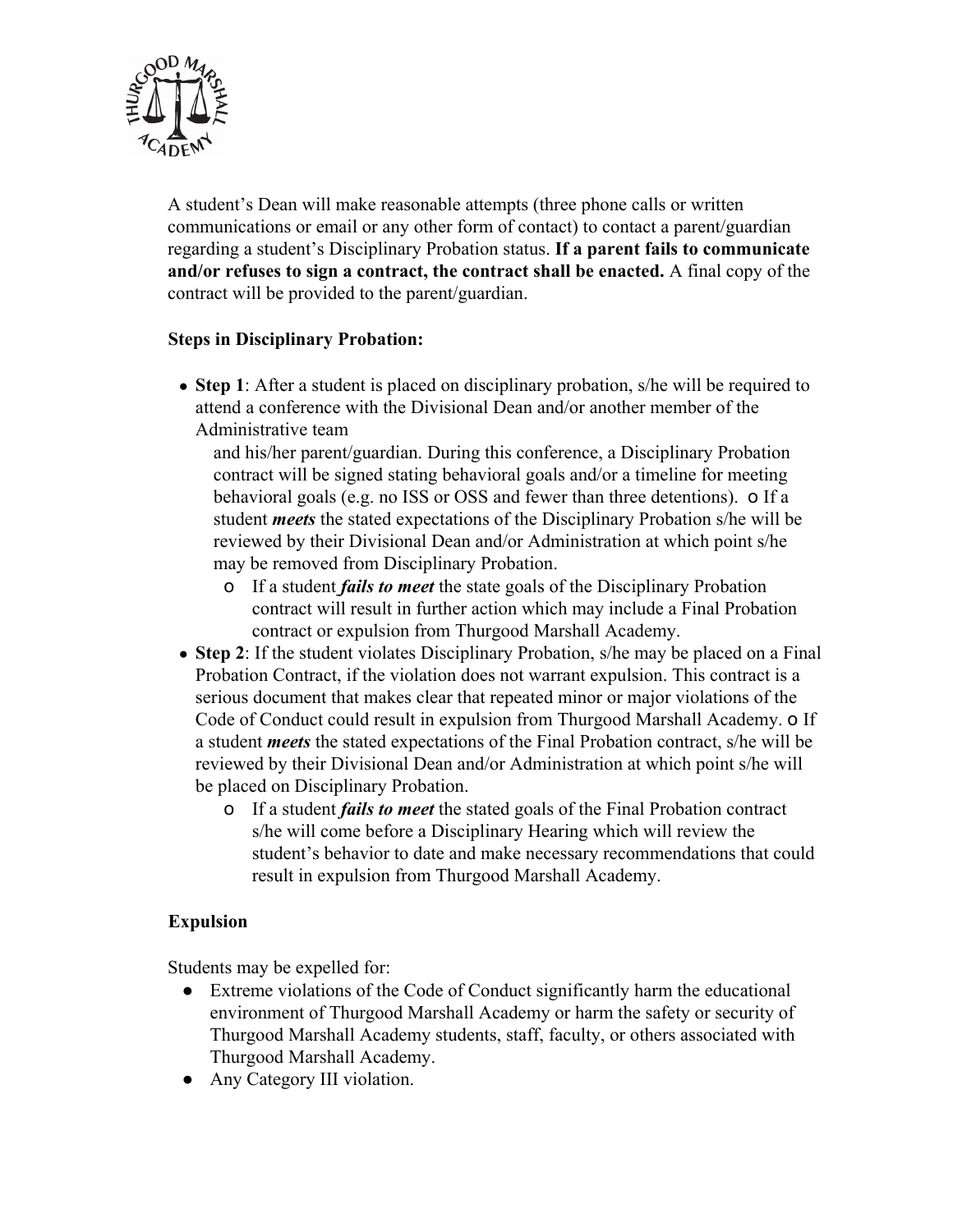

- Repeated violations of the Code of Conduct after appropriate remediation have been attempted.
- Violation of Disciplinary Probation or a Final Probation Contract.
- Violations of the federal Gun-Free School Act.

#### **Discipline Due Process**

The decision to suspend a student shall be made by a school administrator (e.g. Dean, Director of Student Affairs, Head of School, Executive Director) without the recommendation of the student's teacher or other staff. The administrator issuing the suspension will determine the number of days for suspension based on the severity of the infraction and previous infractions. The suspension shall become effective immediately unless otherwise stated by the administrator issuing the suspension. See special notes regarding Counting Suspension Days.

Prior to making the recommendation for expulsion, the administrator may elect to hold a meeting with the student, family, and any other advocates to determine if there is an appropriate restorative option available as a consequence. The decision to convene such a meeting is the sole discretion of the administrator, but a family may request consideration for such a meeting.

The decision to recommend a student for expulsion shall be made by the student's Dean, Director of Student Affairs, Head of School, or Executive Director without the recommendation of the student's teacher or other staff. In recommending expulsion, the administrator will consider the severity of the infraction, the Code of Conduct, the student's previous infractions, any student Discipline contracts, and the student's age. A student recommended for expulsion will have a Disciplinary Review Meeting to review the recommendation. The individuals from the school participating in the Discipline Review Meeting will make a final decision as to the student's expulsion.

When a student commits an offense that is eligible for a long-term suspension or expulsion an investigation into the offense shall be conducted by a Dean or another school administrator. A student may be suspended during the investigation with further consequences issued after the full investigation is completed. The investigation shall include:

- Notifying the student of the infraction $(s)$
- Collecting information from the student and other persons who have knowledge of the incident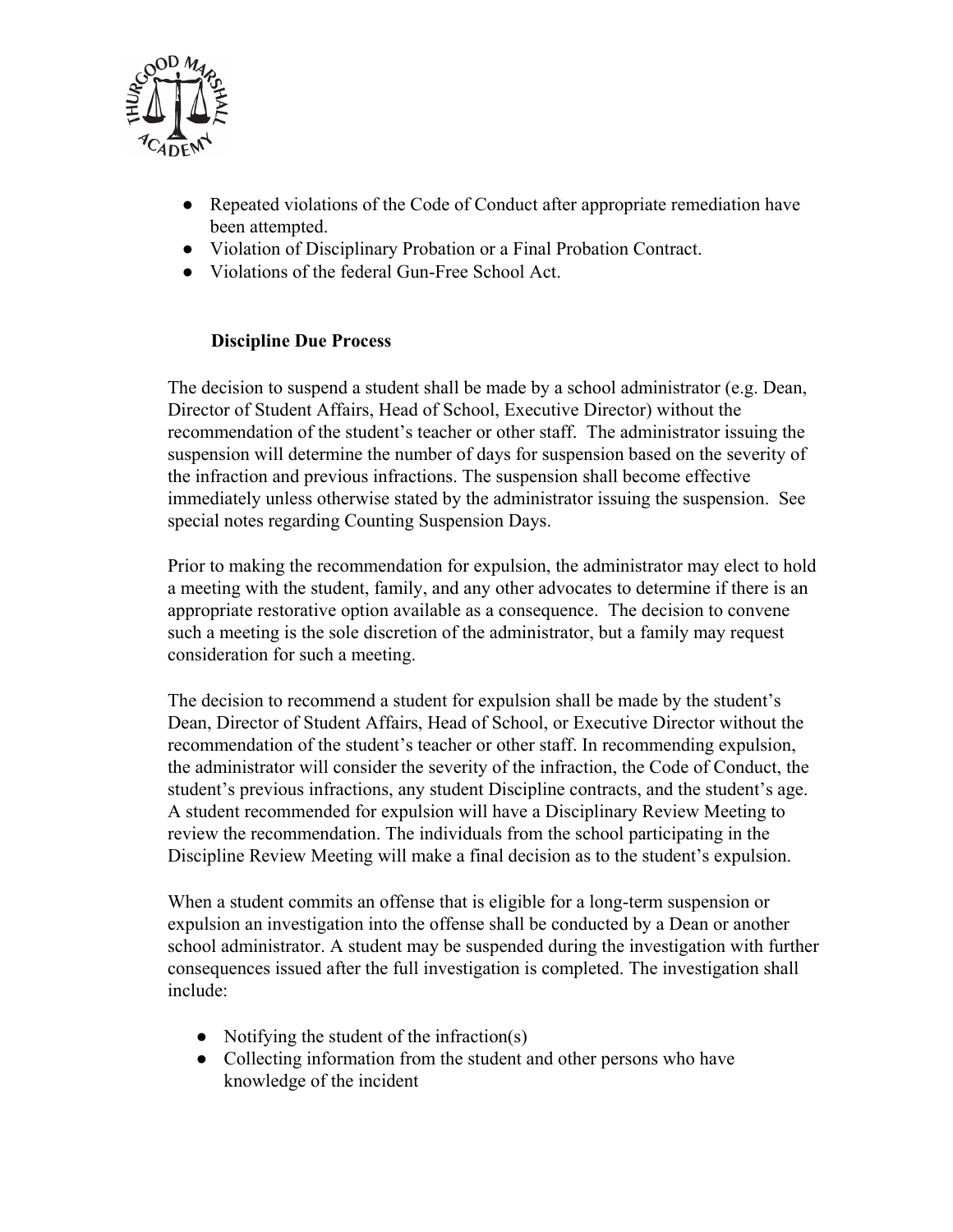

● Allowing the students involved an opportunity to provide a statement or explanation of the incident

The Dean or administrator conducting the investigation will determine the accuracy of the infractions(s) based on this information.

Students for whom long-term suspension (more than 6 days) or expulsion is being considered will be given notice and an opportunity to be heard in the form of a Discipline Review Meeting before a final decision regarding long-term suspension or expulsion is made. For students facing suspension of fewer than 6 days, prior to issuing the suspension the Dean, or another administrator, will meet with the student, notify the student of what he/she is accused of doing and the information that the school has to believe that the student engaged in such behavior, and give the student an opportunity to present his/her side of the story or explanation for his/her behavior. After this meeting, the Dean or other school administrator will issue written notice to the parent detailing the length of and reason for the suspension. If the student is 18 or older the notice will be issued to the student. The Dean or other school administrator may notify the parent/guardian of the suspension via phone or email in addition to providing written notification. Written notification may be given to the student if he/she is under 18 when the parent/guardian is notified by phone/email of the suspension.

For students facing suspension of 6 days or more, including expulsion, a Dean or another school administrator will meet with the student, notify the student of what he/she is accused of doing and the information that the school has to believe that the student engaged in such behavior, and give the student an opportunity to present his/her side of the story or explanation for his/her behavior. If necessary, the Dean or other administrator will conduct an investigation into the circumstances of the student's behavior and any explanation provided by the student. At the Dean's or other administrator's discretion, the student may be suspended pending the results of this investigation and recommendation for further disciplinary action from the Dean or other administrator. This investigation will be completed within 3 business days and, if necessary, a Discipline Hearing will be scheduled after the completion of the investigation.

After the meeting with the student and any investigation, the Dean, or another administrator, will issue written notice to the parent with a recommendation for longterm suspension or expulsion and the reason for this recommendation. This notice will explain the information that is being relied on as a basis for the recommendation. If the student is 18 or older, the notice will be issued to the student. The Dean or other school administrator may notify the parent/guardian of the suspension/expulsion via phone or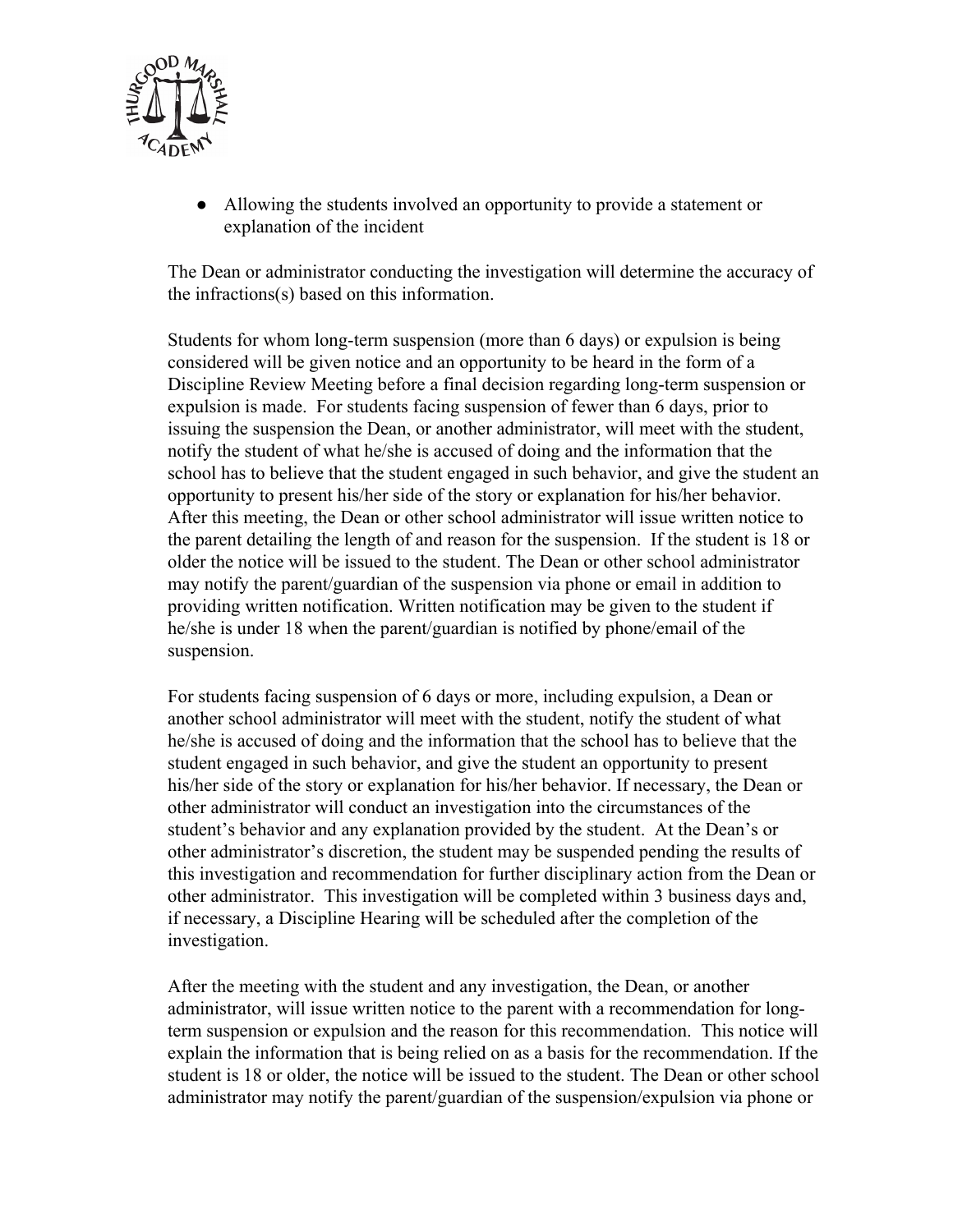

email in addition to providing written notification. Written notification may be given to the student if he/she is under 18 when the parent/guardian is notified by phone/email of the suspension/expulsion. Any parent/guardian meetings may occur by phone.

Within 10 school days of the recommendation for long-term suspension or expulsion, a Discipline Review Meeting will be held to make a final determination about the disciplinary action proposed.

## **Discipline Review Meeting**

If a student is recommended for a Disciplinary Review Meeting, the following process will occur to review the recommendation for a long-term (6+ day suspension) or expulsion:

The members of the staff and faculty at the Discipline Review Meeting serve as an impartial decision-making body. The meetings are closed to the public but students may have family, mentors, and advocates attend. During the hearing, a school administrator(s) will carry out the following procedures:

- 1. A statement of the Code of Conduct violation and a summary of the meeting procedure.
- 2. An explanation and review of the evidence or facts for which potential expulsion is being considered. If video footage is available of the incident, the panel will view the footage.
- 3. The student may present any information that he/she wants to the school to consider. The staff may ask questions regarding the matter to anyone present at the hearing. An advocate may speak on the student's behalf. The student has the right not to speak on his/her own behalf. Neither the school's representative at the hearing nor the student nor his/her representative(s) will be given the opportunity for cross-examination during the hearing.
- 4. Within one business day of the conclusion of the hearing, the staff present will make a determination regarding the consequence. The decision will be effective immediately.
- 5. The student/family will be informed of the decision via phone within 2 school days of the conclusion of the hearing and written notification will be mailed within three (3) school days of the decision. This notice will contain information regarding appeal procedures.
- 6. If a parent/guardian does not request a hearing or fails to attend the hearing at the scheduled date, time, and place, the right to a hearing may be waived. Therefore, the school will proceed with its determination regarding the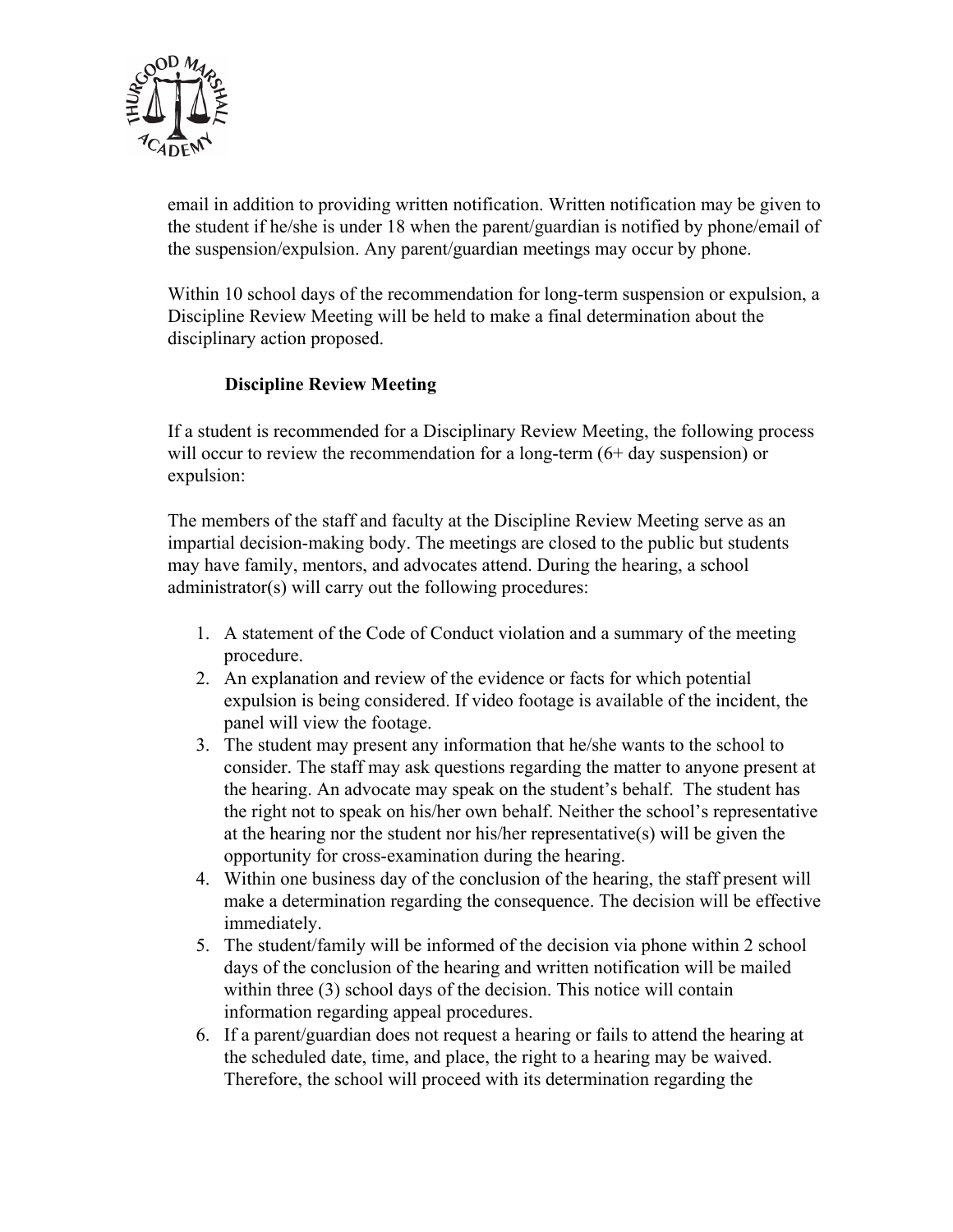

proposed infraction and the ruling of the Disciplinary Review Panel. The findings from the hearing will be approved and take effect immediately.

In making its decision, the staff will review the information presented at the meeting, any statements heard on behalf of the school or student, the Thurgood Marshall Academy Code of Conduct, and prior conduct and/or academic performance, if applicable. When reaching a conclusion about the incident in question, the panel will consider whether the information presented is sufficient to proceed and recommend action. The panel will use a —more likely than notl standard of proof when evaluating all of the information presented.

## **Discipline Appeal**

Any student who is expelled or receives a long-term suspension (more than 6 days) has the right to appeal the decision in writing to the Chairperson of Thurgood Marshall Academy's Board of Trustees within five (5) school days of the written notice of expulsion being issued. The following process shall be implemented for all appeals.

- 1. An appeal hearing date will be set within seven (7) school days of the receipt of the Appeal request.
- 2. The appeal hearing date will occur within thirty (30) calendar days from the date of the hearing being set.
- 3. Appeal hearings will be heard by three members of the Board of Trustees, the ―Appeal

Panel.ǁ A faculty/staff member with familiarity with the school may replace one of the Board of Trustees on the ―Appeal Panelǁ based on the discretion of the Board Chair.

- 4. The student may be represented by his/her parent/guardian and one additional advocate.
- 5. The student has the right to speak on his/her behalf at the Appeal Hearing. The student may choose not to speak at the Appeal Hearing.
- 6. The student may not return to Thurgood Marshall Academy and participate in school activities while an appeal is pending.
- 7. Appeal hearings are closed to the public.
- 8. If a parent/guardian fails to appear at the Appeal Hearing the right to appeal is waived, and the original disciplinary decision will stand.

In making its decision, the three-member Appeal Panel will:

- 1. Review all evidence, and documentation regarding the incident and the school's investigation;
- 2. Review any statements heard at the Discipline Review Meeting on behalf of the school or student;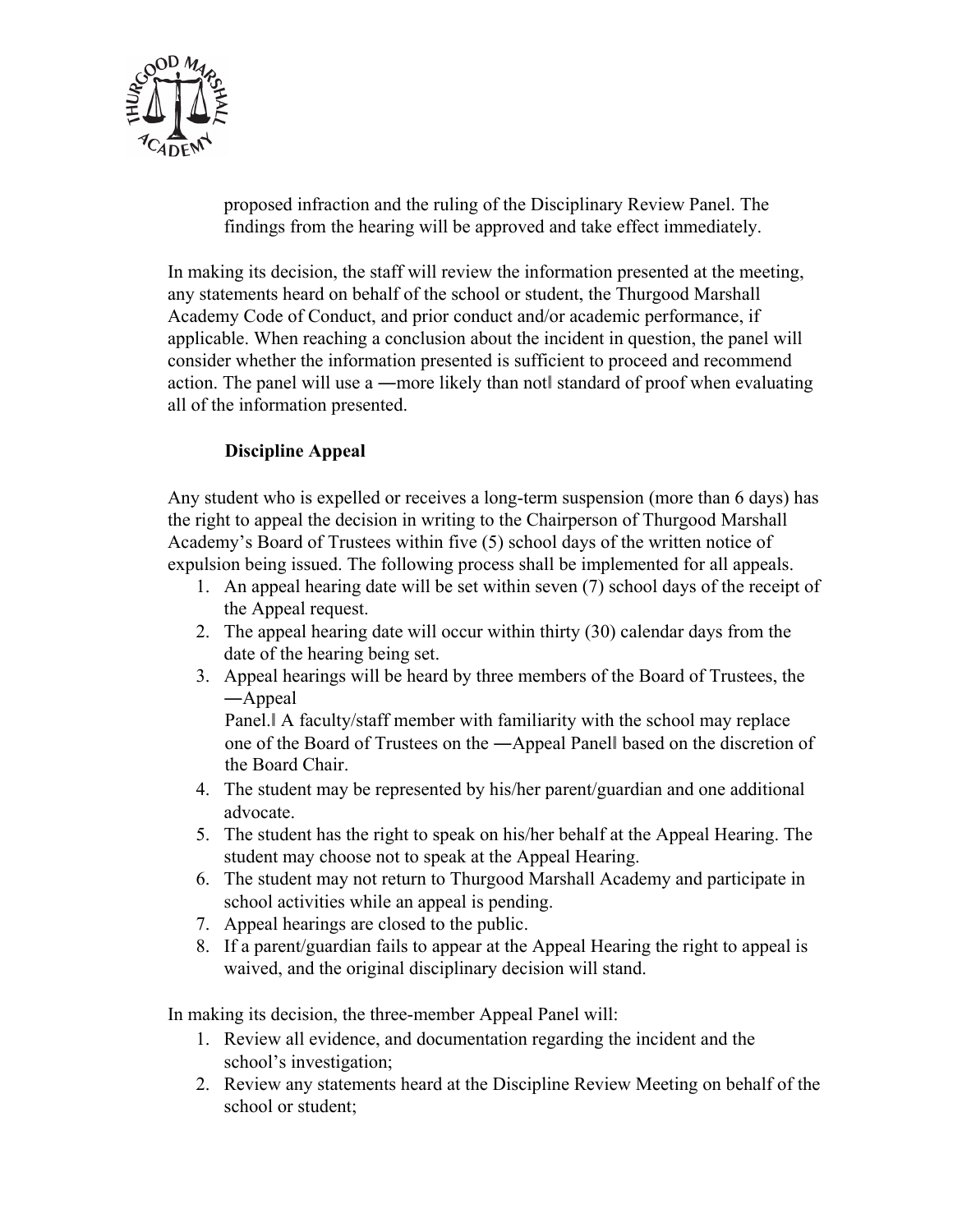

- 3. Review the Thurgood Marshall Academy Code of Conduct;
- 4. The panel may ask questions regarding the matter to anyone present at the hearing. One advocate may speak on the student's behalf. The student has the right not to speak on his/her own behalf. Neither the school's representative at the hearing nor the student nor his/her representative(s) will be given the opportunity for cross-examination during the hearing.

If the expulsion is overturned, the cumulative record of the student and any other school-maintained records will reflect that conclusion. If the Appeal Panel upholds the expulsion, the expulsion shall be imposed, and such a decision will be final. Decisions made by the Appeal Panel will be final.

## **Special Notes Regarding Audio/Video Recording of Discipline Review Panels (DRP) and Appeal Hearings**

All disciplinary hearings are closed to the public. As such, hearings may not be recorded using a video or audio recording device under any circumstances and may only be audio-recorded as required to provide accommodations by the Americans with Disabilities Act (ADA) or section 504 of the Rehabilitation Act. A written request must be made 48 hours prior to the hearing to audio-record the hearing to the student's Dean.

## **Participation at School and School-Related Activities and Re-Enrollment**

Students who have been expelled from Thurgood Marshall Academy shall not be eligible to participate or attend any school functions. Unless otherwise noted in the decision, students will not be eligible to re-enroll for a period of one full calendar year.

#### **Procedures for Suspending and Expelling Students with Disabilities**

Students with disabilities have the same behavior responsibilities as other students and may be disciplined for the same behavioral offenses. In accordance with IDEA, if the student is recommended for a suspension that will result in the student being suspended for more than 10 days in the school year, a multidisciplinary team will hold a manifestation meeting to determine whether the incident was a manifestation of their disability. The school will call the family to schedule the meeting and provide documents in advance. If it is determined that the student's behavior is a manifestation of the student's disability, the student—absent extenuating circumstances as defined by IDEA—will be permitted to return to school, unless the team decides otherwise. If it is determined that the student's behavior is not a manifestation of his/her disability, the student's file will be reviewed to determine disciplinary action consistent with the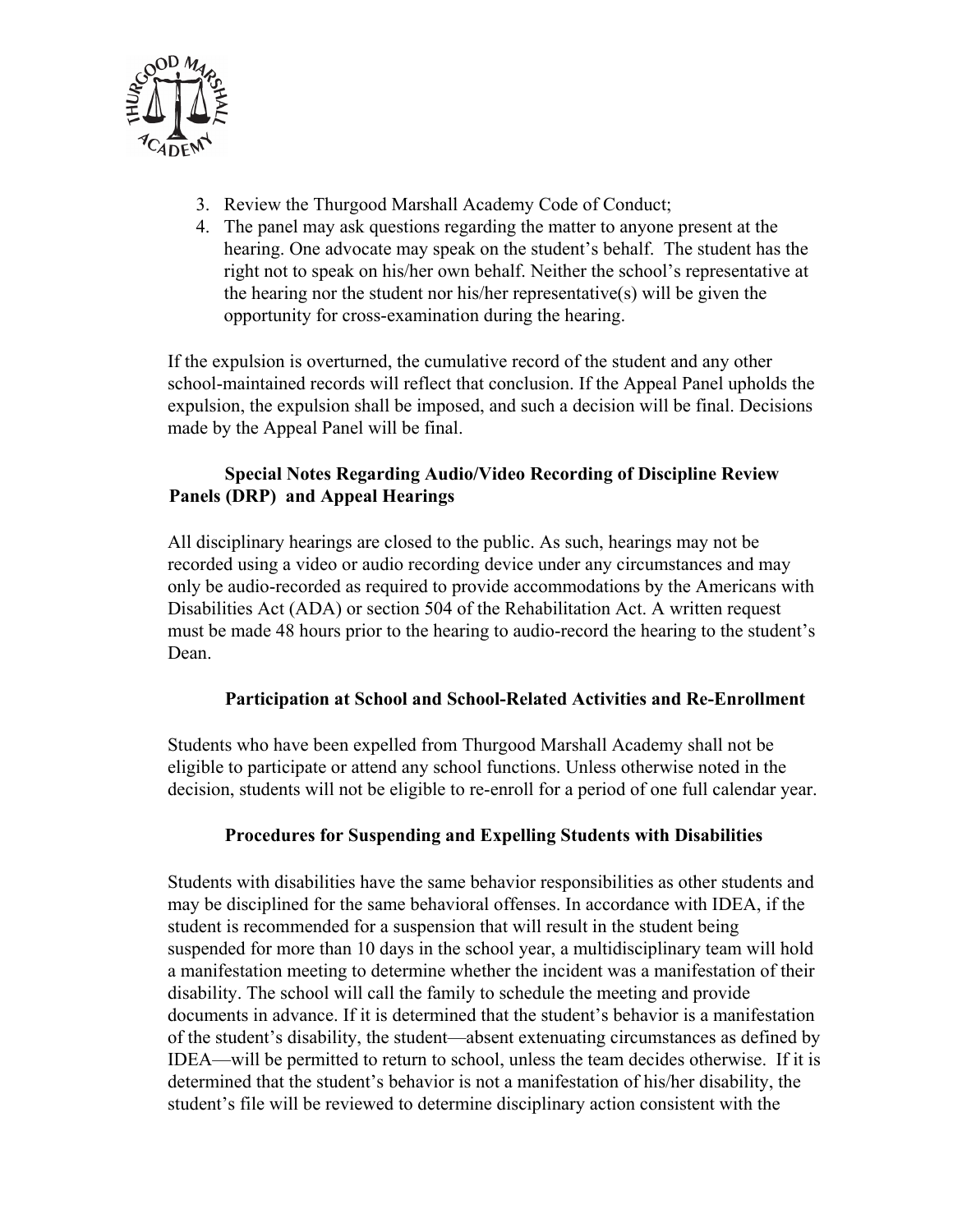

policies outlined in this section (including suspension and expulsion as warranted). Students with disabilities who are suspended for more than 10 days in a school year will receive services in an interim educational setting for any subsequent days of suspension.

If you have questions about the process, you may contact the Special Education Coordinator at 202-563-6862. A copy of the procedural safeguards available to students with disabilities is available online at www.thurgoodmarshallacademy.org.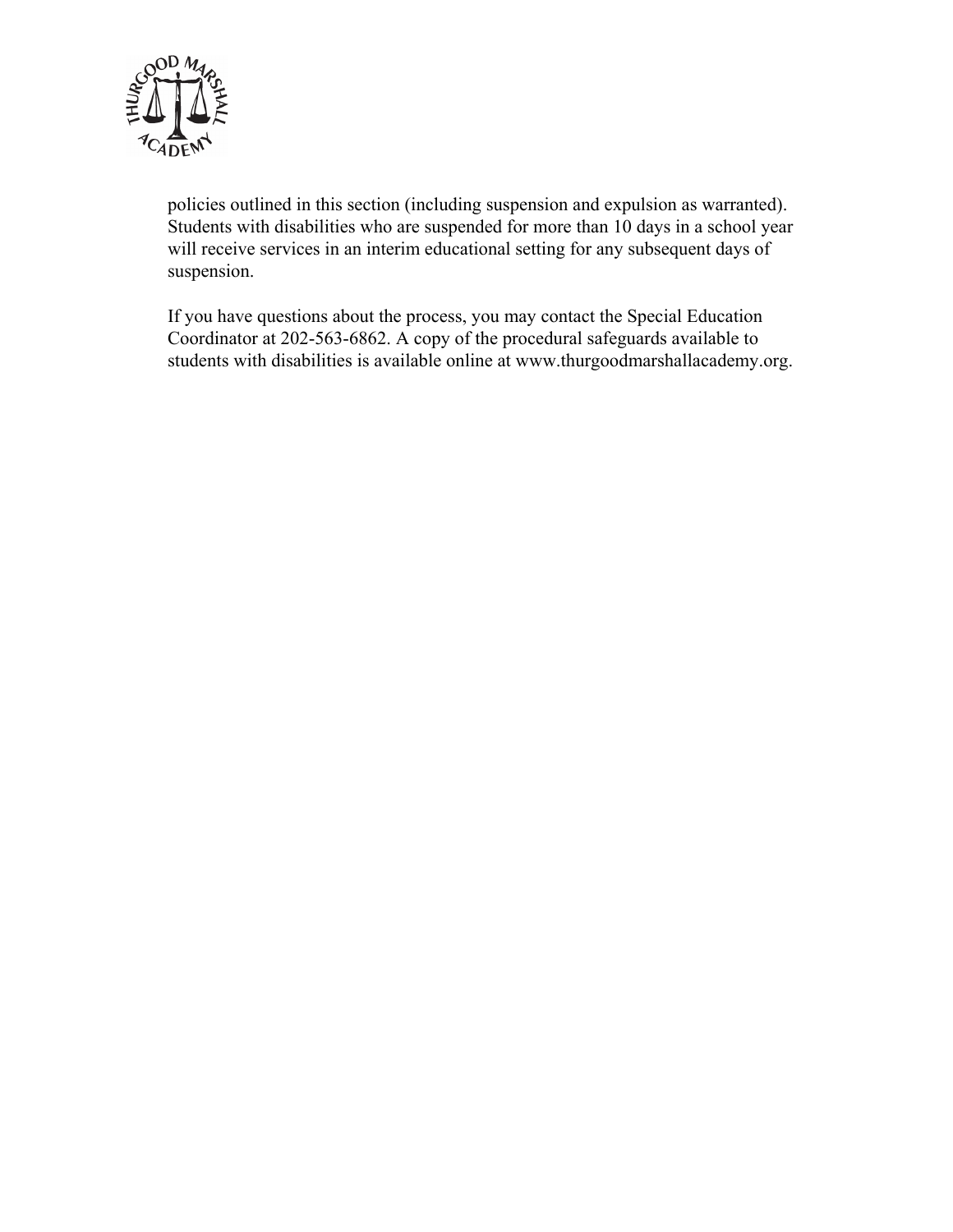

# **Thurgood Marshall Academy Academic Honor Code**

The life of a Thurgood Marshall Academy PCHS student is based on the broad principle of honor; we at Thurgood Marshall Academy demand a high standard of honesty and conduct from each of our students.

Academic dishonesty is a corrosive force in academic life. It jeopardizes the quality of education, undermines the learning process, and devalues the genuine achievements of others. The school community—which includes teachers, staff, administration, parents, and students—will hold students to the highest standards of academic integrity and will not tolerate academic dishonesty in any form. Academic dishonesty includes, but is not limited to: copying from any other source including another student's work, from tests, classwork, homework paper, texts, lab work, computer disks, websites, or other electronic sources. Each of the following is an act of academic dishonesty; however, this is not an inclusive list.

#### **A. Cheating**

Cheating is defined as using dishonest methods to gain an advantage, which would include the use of all unauthorized materials, information, or study aids in any academic exercise. The use of translation programs and websites, as well as online dictionaries, is prohibited by the Spanish Department.

#### **B. Plagiarism**

Plagiarism is defined as attempting to take credit for another's ideas, words, productions, or other intellectual property without appropriately crediting that individual.

#### **C. Facilitating Academic Dishonesty**

Facilitating Academic Dishonesty is knowingly helping or attempting to help another to commit an act of academic dishonesty.

Violations of the Academic Honor Code result in serious consequences which are divided into three levels, determined by the weight of the assignments and the potential premeditation of the student.

**Level One:** *First-time offenses* for the following violations are usually handled by the teacher in the classroom and reported to the student's Dean.

*Level I violations include (but are not limited to):* 

• Copying homework or allowing another to copy one's homework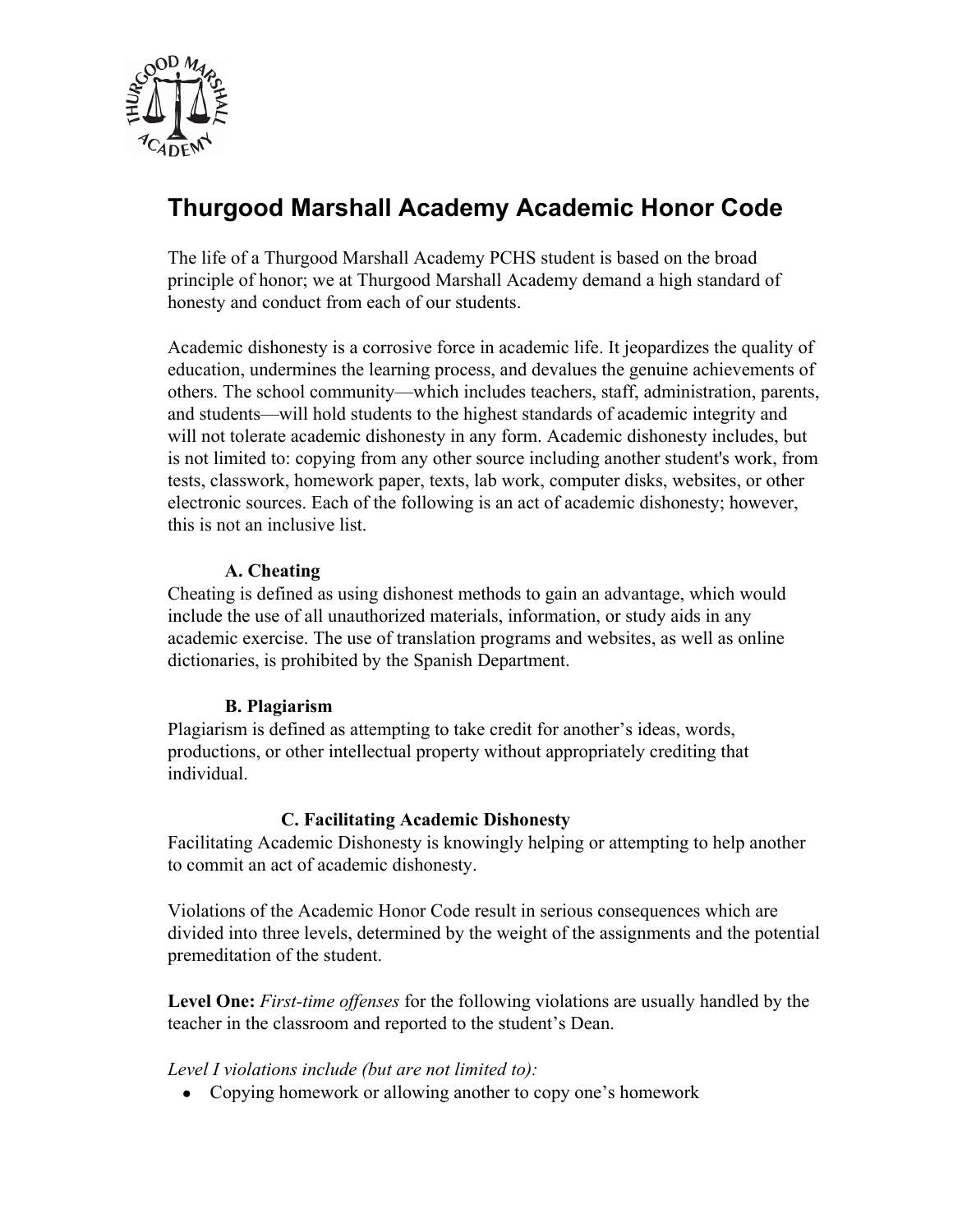

- Looking at another's test/quiz (—wandering eyes)
- Working with others on a classwork or homework assignment that was meant to be completed independently (including written, verbal, or technology-based assignments)
- Any form of verbal or non-verbal communication during a test/quiz

*Consequences for a first-time Level I offense will include one or more of the following:* 

- The student will receive a call home
- The student will receive a zero on the assignment or the teacher may choose to revise for lesser points
- The student will receive detention which will incur one  $(1)$  infraction point
- The student will participate in a student/teacher conference
- The violation will be recorded in the student's conduct file
- The student may be required to complete a written assignment designed to enhance the student's understanding of the importance of academic integrity

A second Level I violation (even if it is an offense of a different type or in a different class) suggests a pattern of academic dishonesty; therefore, it will be considered a Level II violation.

**Level Two:** *First-time offenses* for the following violations are reported to the student's Dean. As an egregious act of academic dishonesty, specific consequences are handled by the administration with input from the faculty.

*Level II violations include (but are not limited to):* 

- Plagiarizing from the Internet, written publications, or another student on a project, essay, or other major assignments
- Using an electronic translation program, website, or dictionary that has not been explicitly permitted by the teacher
- Using a —cheat sheet on a test, quiz, or other in-class assessment
- Using secretive methods of receiving or giving questions and/or answers on a test/quiz

(including electronic transmission of information)

- Working with others on a test, quiz, project, or paper that was meant to be completed independently
- Using unauthorized materials on a take-home test or quiz
- Copying another's test/quiz or repeatedly allowing another to copy one's test/quiz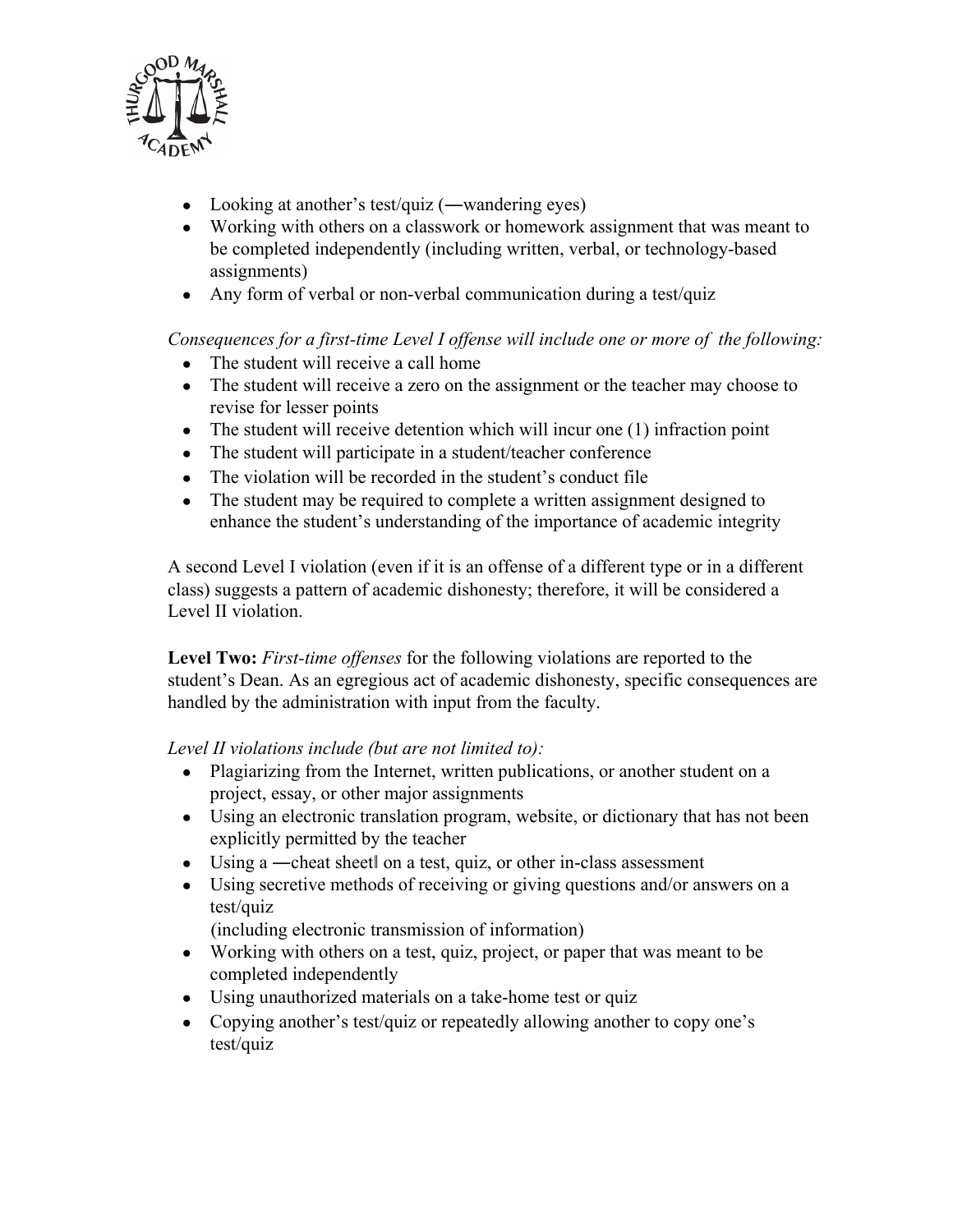

- Misrepresentation and/or falsification of academic information (including grades) verbally or in writing
- Second Level I violation

*Consequences for a first-time Level II offense will include one or more of the following:* 

- The student will receive a zero on the assignment
- The student will receive three  $(3)$  infraction points
- The student will receive a referral and/or a restorative pathway
- The violation will result in parental notification and a parent conference will be offered
- The violation will be recorded in the student's conduct file

A second or subsequent Level II violation (even if it is an offense of a different type or in a different class) suggests a pattern of premeditated academic dishonesty; therefore, it will be considered a Level III violation.

**Level Three:** These offenses are the most extreme given that they violate more than the Academic Honor Code; they are injurious to the entire school community. Level III acts of academic dishonesty are considered Category III violations of the Thurgood Marshall Academy Code of Conduct.

*Level III violations include (but are not limited to):* 

- Stealing a quiz, test, project, or exam from a member of the faculty, staff, or study buddy
- Distribution of a stolen test, project, quiz, or exam
- Altering grades in a grade book (paper or electronic) or on a computer database
- A second or subsequent Level II violation
- Chronic (defined as three or more) Level I violations

*Consequences for a first-time Level III offense will include the following:* 

- The student will receive a failing course grade for the quarter
- The violation will be recorded in the student's conduct file
- The violation will result in parental notification and a parent conference will be offered
- The student will receive a dean referral or referred to a restorative pathway
- The student will receive four  $(4)$  infraction points
- The student will be referred for a discipline review

For Level II and Level III violations, the parent/guardian and the student will be offered a conference with the Dean and/or another member of the Administrative team regarding the violation and the penalty. If at any point the student feels that the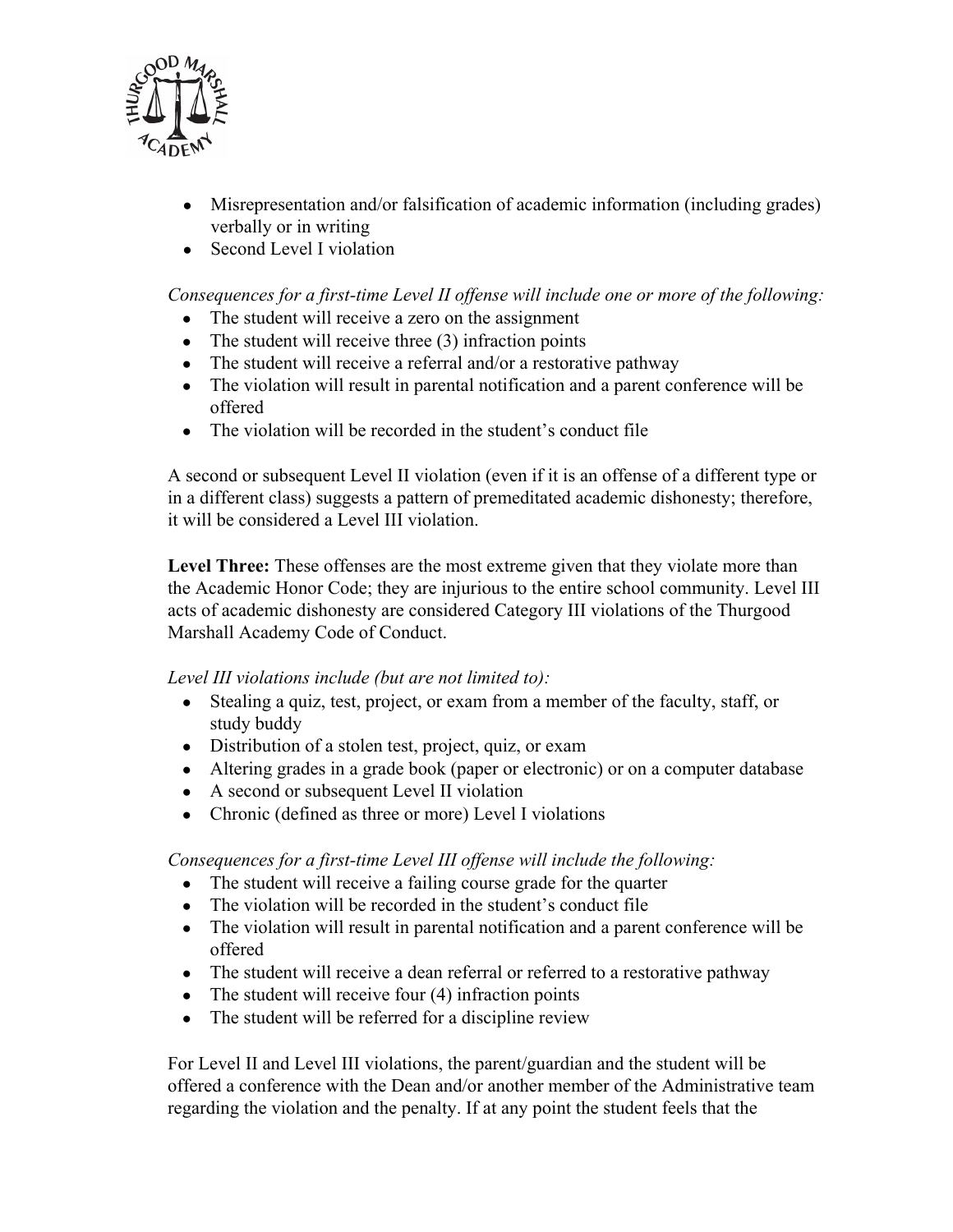

measures taken are unjustified, s/he may that the matter be reviewed by an Honor Committee. The student, his or her parent/guardian, and the faculty member will each have the opportunity to present his or her case to the Honor Committee. The Honor Committee's decision may result in a recommendation for further disciplinary action, including long-term suspension or expulsion.

## **Disclosure of Infractions**

Counselors, as well as Thurgood Marshall Academy faculty and staff, are ethically and legally obligated to respond to any question or statement regarding any infraction of the Thurgood Marshall Honor Code and the District of Columbia Public Schools System's Discipline Policy.

## **Thurgood Marshall Academy Public Charter High School Student Policies and Code of Conduct Contract**

We support Thurgood Marshall Academy's emphasis on good citizenship and we recognize that academic excellence can only occur in an environment that is civil, safe, orderly, and conducive to learning.

We have read and discussed Thurgood Marshall Academy's Code of Conduct and Academic Policies. We understand that these are the behavioral and academic standards to which all Thurgood Marshall Academy students will be held. Therefore, we promise to support and help Thurgood Marshall Academy enforce the school's Code of Conduct and academic policies. Students who are placed on academic and/or discipline support plans *may not* refuse to sign the contract(s). Failure or refusal to sign the necessary support plans does not prevent the plan(s) from being enacted by the administration of Thurgood Marshall Academy.

We also understand that if a student comes to school dressed in a manner that does not comply with the Uniform Policy, and cannot be corrected immediately, s/he will be sent home to change or placed in In-School Suspension (ISS) until corrected or for the remainder of the day.

Parent/Guardian hereby grants permission for this to occur any time his or her child comes to school out of uniform.

Student Name:

Parent/Guardian Name:

Parent/Guardian Signature: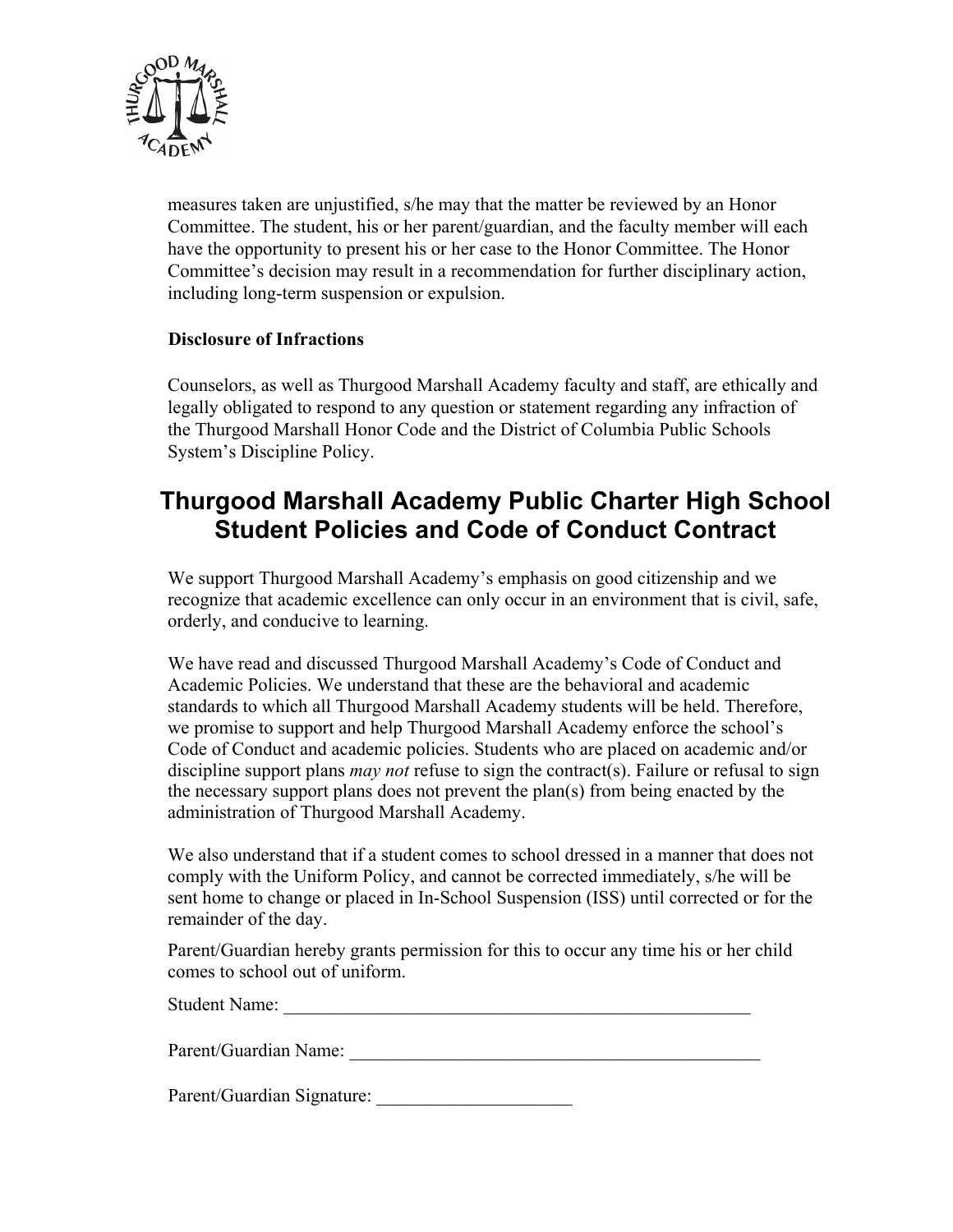

# *ATTENDANCE POLICY*

Because daily attendance is vital to success in school, it is very important that students are present and on time every day of school, for the entire day. Thurgood Marshall Academy is a significant time commitment, but by enrolling, students have pledged to accept our extended hours, and families have agreed to support students in this endeavor.

Our school day begins at 8:45 am and ends at 3:30 pm. .

Students who are absent from school are not permitted to:

- 1. Be on school property
- 2. Participate in school activities
- 3. Attend school activities and/or after school activities

#### **Late Arrival**

If a student is not present for advisory by 8:45 am, that student is considered tardy.

#### **Tardy Policy**

The following procedures apply if a student is tardy (not in the classroom by the starting time of the period) to any class:

(1) When a student accrues three unexcused tardies (to first period and/or any period/advisory), s/he will receive (1) infraction point. Tardy students will not have to serve detention, but infraction points will still accumulate. Tardy students can earn merits and/or attend discipline classes to reduce their infraction points..

(2) For every additional tardy to each class period/advisory during that month, students will be assigned an additional infraction point.

(3) If a student is late to class and does not have a pass, s/he may not be admitted to class. Students must report to the security desk to obtain an unexcused tardy pass.

(4) If a student is in the hallway without a pass 10 minutes after the beginning of any period or lunch, the student is considered to be skipping class and will be assigned to Inschool Suspension for a portion or the remainder of the day.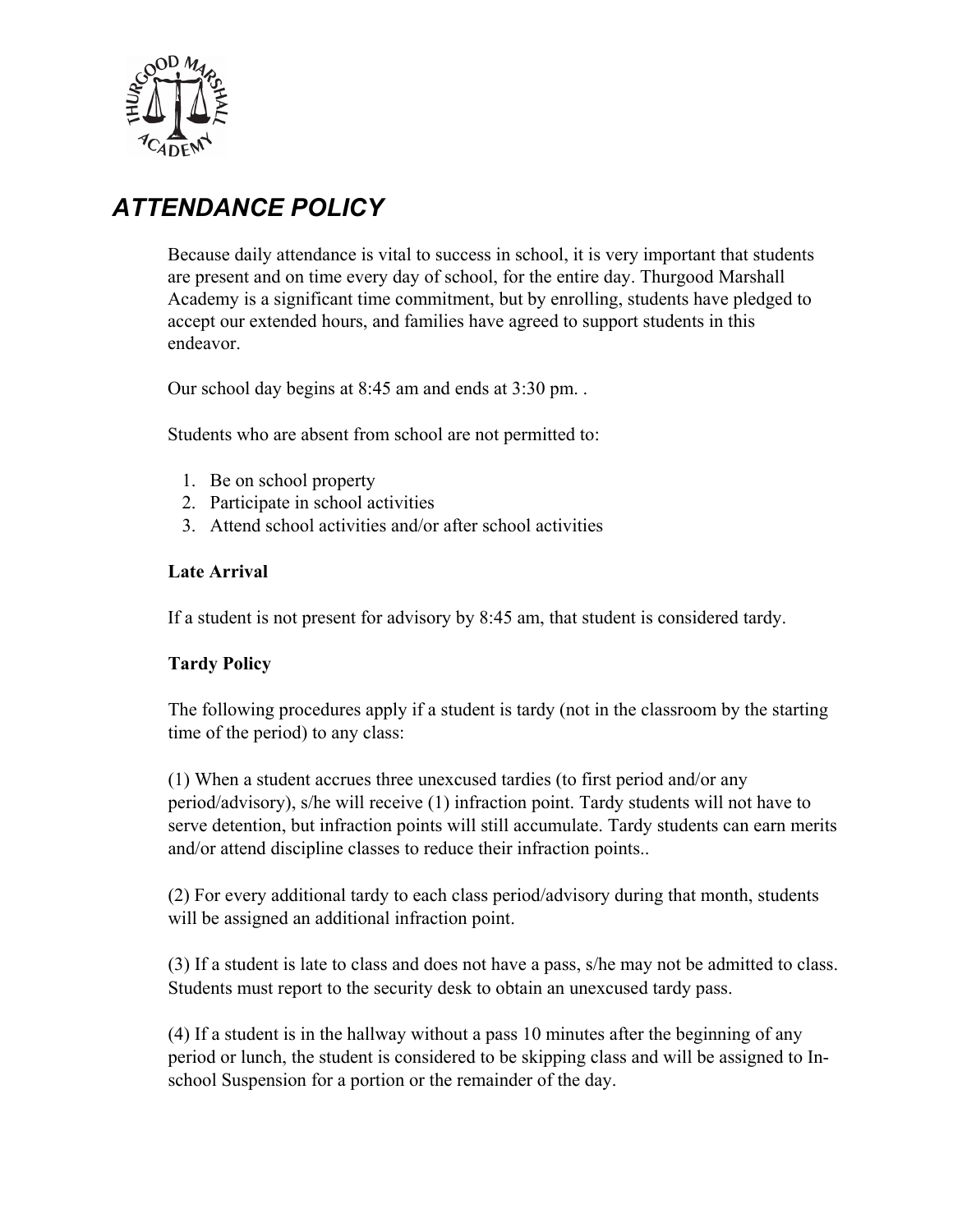

## **Attendance Failure Policy**

More than five (5) unexcused absences in any quarter in a single blocked class or more than ten (10) unexcused absences in any quarter in a double-blocked class particular class may result in an automatic grade of ―Fǁ assigned for that quarter in that class. Students with documented medical absences in excess of five days in a quarter will be exempt from the attendance failure policy.

Students and parents/guardians may appeal an attendance failure by following the appeals procedure. Appeals procedures may be requested from Ms. Hutchinson and are available in the main office.

## **Excused Absences**

- Death in the student's immediate family (verification required);
- Illness of the student (a doctor's certificate is required for a student absent more than two consecutive days);
- Observance of a religious holiday;
- Out-of-School Suspension or In-School Suspension;
- Medical reasons such as a doctor's appointment (a doctor's note should be provided when the student returns to school);
- Other absences approved **in advance** by the Thurgood Marshall Academy administration upon the written request of a parent/guardian;

#### **Student employment or related absences are** *not* **excused absences.**

#### **Documenting an Excused Absence**

When a student returns to school after an absence, s/he should email a completed Request to Excuse Student Absence Form along with any supporting documentation to our Attendance Officer. The note should include the date(s) of the absence, the reason for the absence, and any required documentation. *An original doctor's certificate should be provided for medical appointments scheduled during the school day or absences due to illness totaling three or more days.* Any student who is absent 10 or more days, unexcused, is defined as chronically truant. Thurgood Marshall Academy follows the District of Columbia policy for reporting chronically truant students to court social services or the Child and Family Services Agency (CFSA).

## *IT IS THE STUDENT'S RESPONSIBILITY TO OBTAIN MAKE-UP WORK FROM TEACHERS.*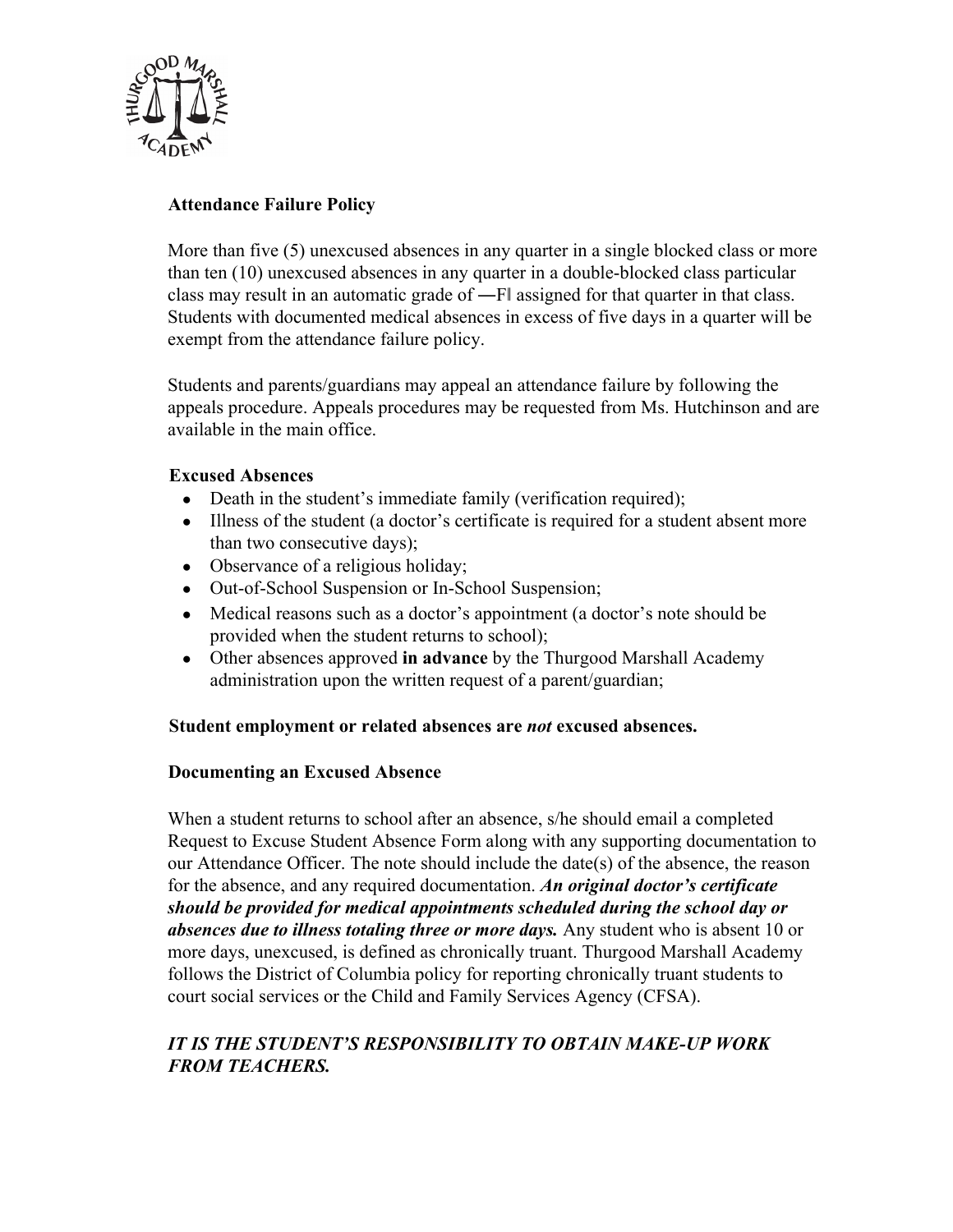

## **Truancy**

Truancy is the willful absence from school by a minor (5–18 years of age) with or without parental approval, knowledge, or consent.

A truant is a minor (5–18 years of age) who, without a valid reason and with or without parental knowledge or consent, does not attend school. A student is considered chronically truant when he or she accumulates 10 or more unexcused absences in one school year. Students between the ages of 14 and 18 who accumulate 15 or more absences will be referred to DC Court Services for truancy. Students under the age of 14 will be reported to CFSA, per District of Columbia policy.

## **Truancy Enforcement**

All uniformed law enforcement officers in the District are responsible for truancy enforcement.

- If a truant is picked up by the police, s/he will be transported in a police vehicle to the school.
- Parents/guardians are notified of the student's truancy status.
- Parents/guardians and students may be required to attend a truancy conference.

#### **Consequences of Poor School Attendance**

Missing school may

result in:

1) Poor work habits

- 2) Lower grades/loss of credit
- 3) Frustration in learning
- 4) Dropping out of school

#### **Student Responsibilities**

- 1) Arrive on time to school each day;
- 2) Attend all classes daily;
- 3) Assume responsibility for behavior that supports regular attendance;
- 4) Come to school each day ready to learn and prepared with all required materials.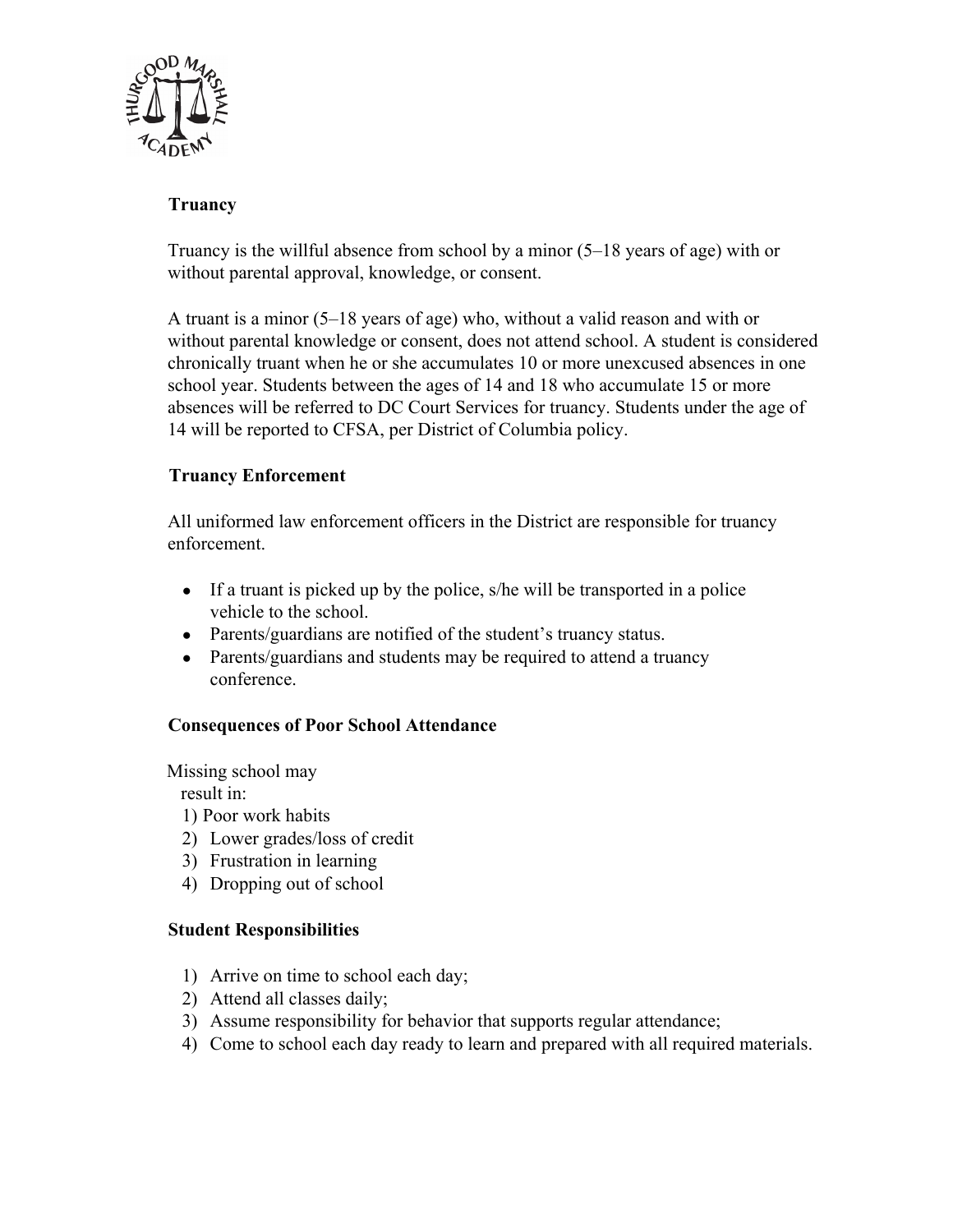

#### **Consequences of Absences**

We understand that children get sick and that emergencies come up, but good attendance is critical to their education. Please be aware that the following are part of the Thurgood Marshall Academy attendance policy:

- If a student has 20 or more unexcused absences (consecutive), s/he may be administratively un-enrolled after documented notice to the family of such a withdrawal.
- If a student has 15 or more unexcused absences (consecutive or nonconsecutive), we will make a referral to Court Services (students 14 – 18 years of age).
- **Students who are un-enrolled will not be eligible to return to Thurgood Marshall Academy for the school year in which they were un-enrolled. If an un-enrolled student wants to return to Thurgood Marshall Academy for the next school year, s/he will need to reapply through the normal admissions process. Information about the admissions process will be available on the school's website.**

# *GRIEVANCE PROCEDURES*

Any person who believes that Thurgood Marshall Academy has violated the regulations of Section 504 of the Rehabilitation Act of 1973, the Americans with Disabilities Act, Title VI, Title IX, and/or the Age Act may submit a complaint to the designated individuals below.

Complaints involving students who attend Thurgood Marshall Academy may be submitted to:

Elena Roberts, Special Education Coordinator Thurgood Marshall Academy 2427 MLK Jr. Ave SE Washington, DC 20020 (202) 563-6862

Complaints involving employees of Thurgood Marshall Academy may be submitted to:

David Schlossman, COO Thurgood Marshall Academy 2427 MLK Jr. Ave SE Washington, DC 20020 (202) 563-6862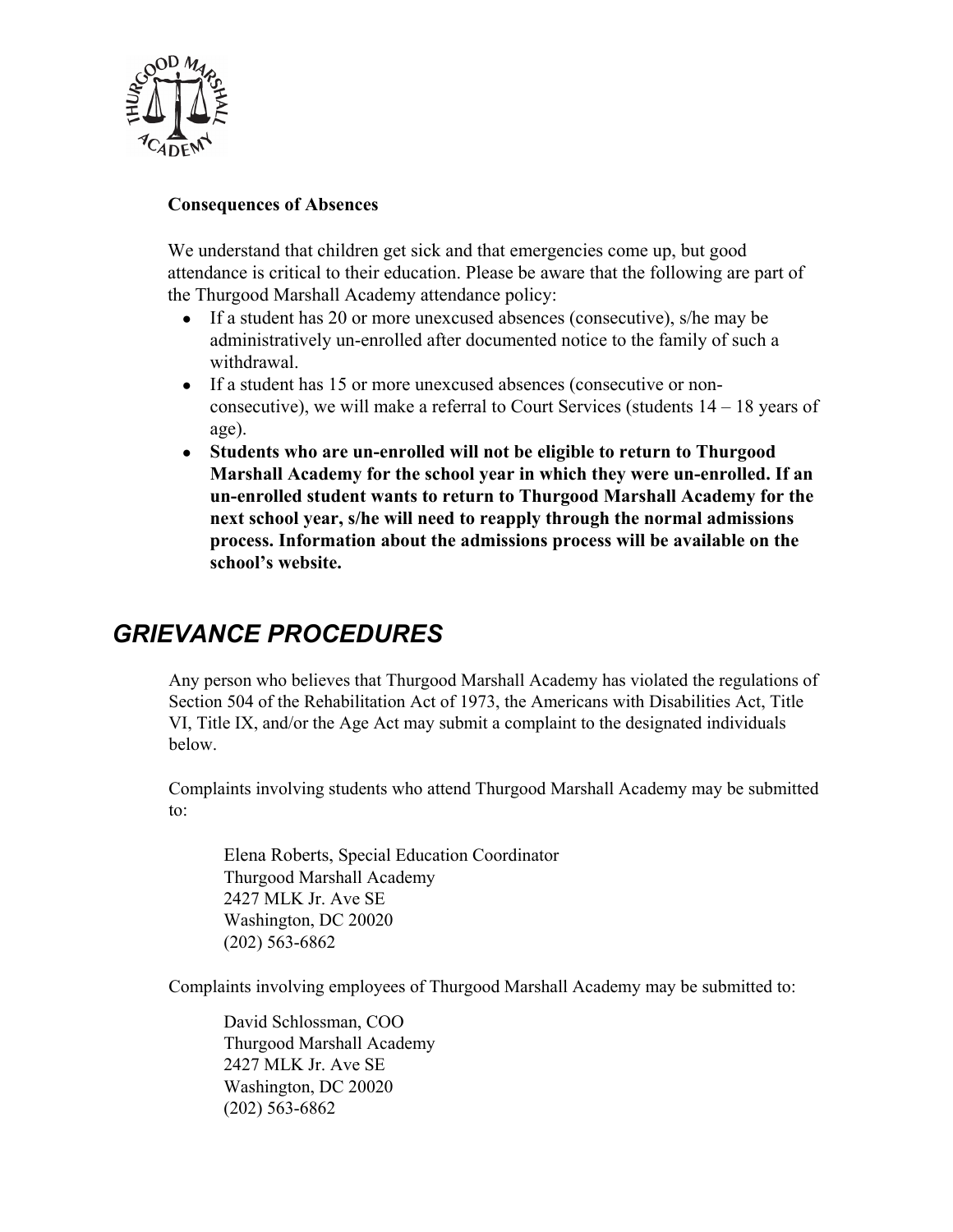

*Regarding Title IX*, note that the Chief Operating Officer (—COOI)—David Schlossman, whose contact information appears above—serves as the Primary Contact for Title IX matters. Contact the COO to reach additional contacts, particularly the Special Education Title IX contact (whose contact information also appears above) and the Athletics Coordinator.

The grievance procedures outlined below establish how complaints will be investigated and resolved. These grievance procedures are intended to provide for a prompt and equitable resolution of complaints. These grievance procedures may be used by employees, students, parents, or third parties. These grievance procedures do not bar individuals from filing claims in other forums to the extent permitted by state or federal law.

Thurgood Marshall Academy encourages individuals to discuss their concerns with appropriate school officials before resorting to a formal complaint. However, individuals are not required to do so before filing a formal complaint.

Thurgood Marshall Academy prohibits retaliation against individuals who file a complaint or participate in a complaint investigation.

A formal complaint may be filed by following the steps outlined below:

#### **Step 1**

Within 90 days of the alleged discrimination or harassment, written notice of the complaint must be filed with the individual designated above. Complainants may use the complaint form (available from Chief Operating Officer David Schlossman). The written notice must include the nature of the complaint, the date(s) of the occurrence, the desired result, and must be signed and dated by the person making the complaint.

Upon receipt of the written notice of the complaint, the designated individual to whom the complaint was submitted will immediately initiate an adequate, reliable, and impartial investigation of the complaint. Each investigation will include, as necessary, interviewing witnesses, obtaining documents, and allowing parties to present evidence. All documentation related to the investigation will remain confidential.

Within thirty (30) business days of receiving the written notice of the complaint, the individual investigating the complaint will respond in writing to the complainant. The response will summarize the course and outcome of the investigation, and identify an appropriate resolution. If, as a result of the investigation, it is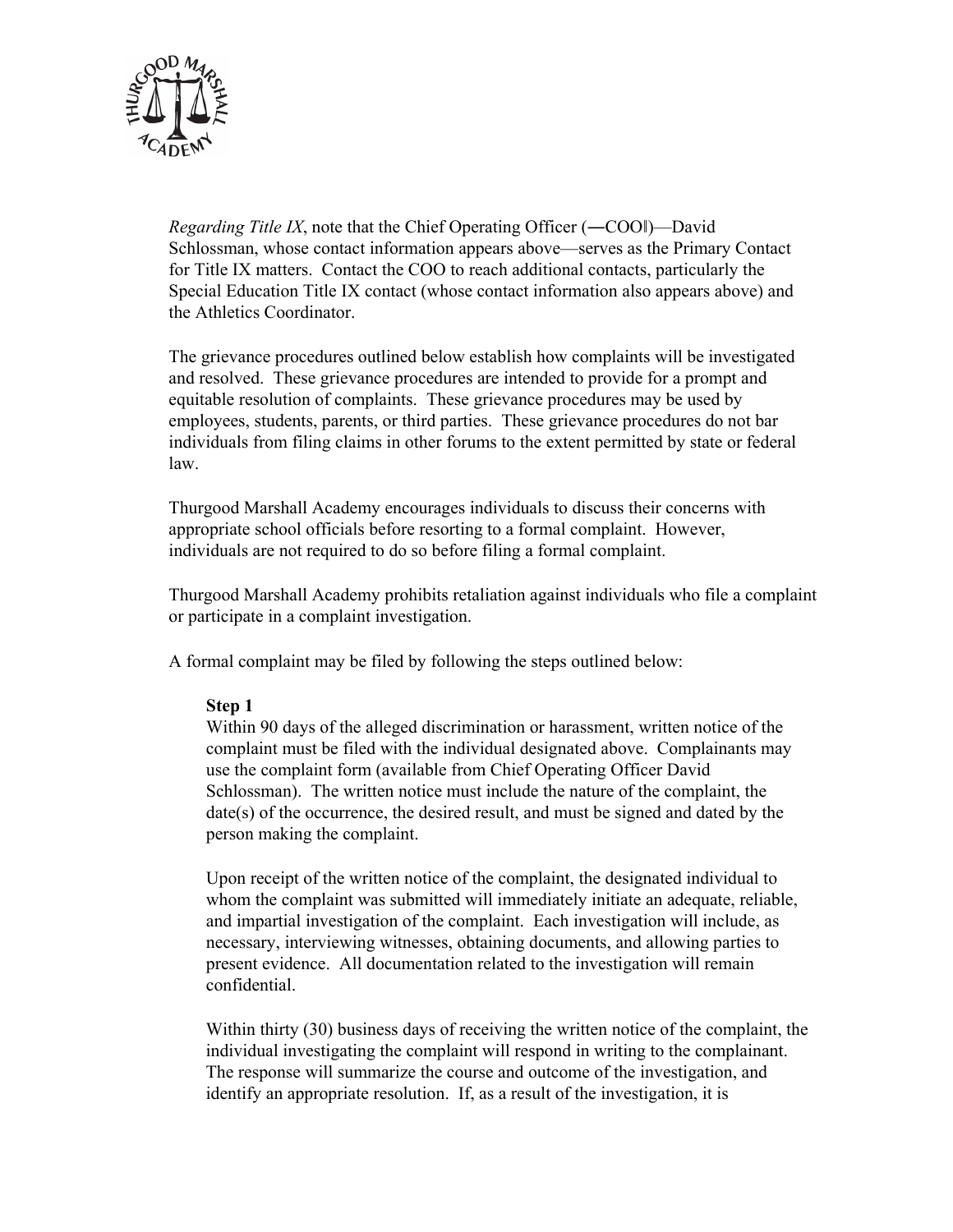

determined that discrimination or harassment has occurred, appropriate corrective and remedial action will be taken.

#### **Step 2**

If the complainant wishes to appeal the decision from Step 1, he/she may submit a signed statement of appeal to the Executive Director within ten (10) business days after receipt of the response. The Executive Director will review all relevant information and meet with the parties involved, as necessary. Within twenty-one (21) business days of receiving the statement of appeal, the Executive Director will respond in writing to the complainant summarizing the outcome of the appeal and any corrective or remedial action to be taken.

#### **Step 3**

If the complainant is not satisfied with the decision of the Executive Director he/she may appeal through a signed written statement to the school Board of Trustees within ten (10) business days of the receipt of the Executive Director's response. In an attempt to resolve the grievance, the Board shall review all relevant information and meet with the concerned parties and their representatives within thirty (30) days of the receipt of such an appeal. A copy of the Board's disposition of the appeal shall be sent to each concerned party within fifteen (15) business days of this meeting.

#### **Grievants can contact the Thurgood Marshall Academy Board of Trustees via Board Chair Jonathan Stoel at 202-637-5600.**

Grievants also have the right to file a complaint with the Office for Civil Rights by: (1) mailing the complaint to the Director, District of Columbia Office, Office for Civil Rights (OCR), U.S. Department of Education, 400 Maryland Avenue, SW, Washington, D.C. 20202-1475; (2) faxing it to (202) 4536021; or (3) filing it electronically at: www.ed.gov/ocr/complaintprocess.html.

For more information, you can contact OCR at (202) 453-6020 (voice), (877) 521-2172 (TDD), or  $occ.de@ed.gov$ .

**Notice of Procedural Safeguards and Grievance Procedures for Parents and Students** Parents and guardians who want to learn more about their rights under Section 504 of the Rehabilitation Act can obtain a copy of their procedural safeguards from the Section 504 Coordinator:

Elena Roberts - Special Education Coordinator Thurgood Marshall Academy 2427 MLK Jr. Ave SE Washington, DC 20020 (202) 563-6862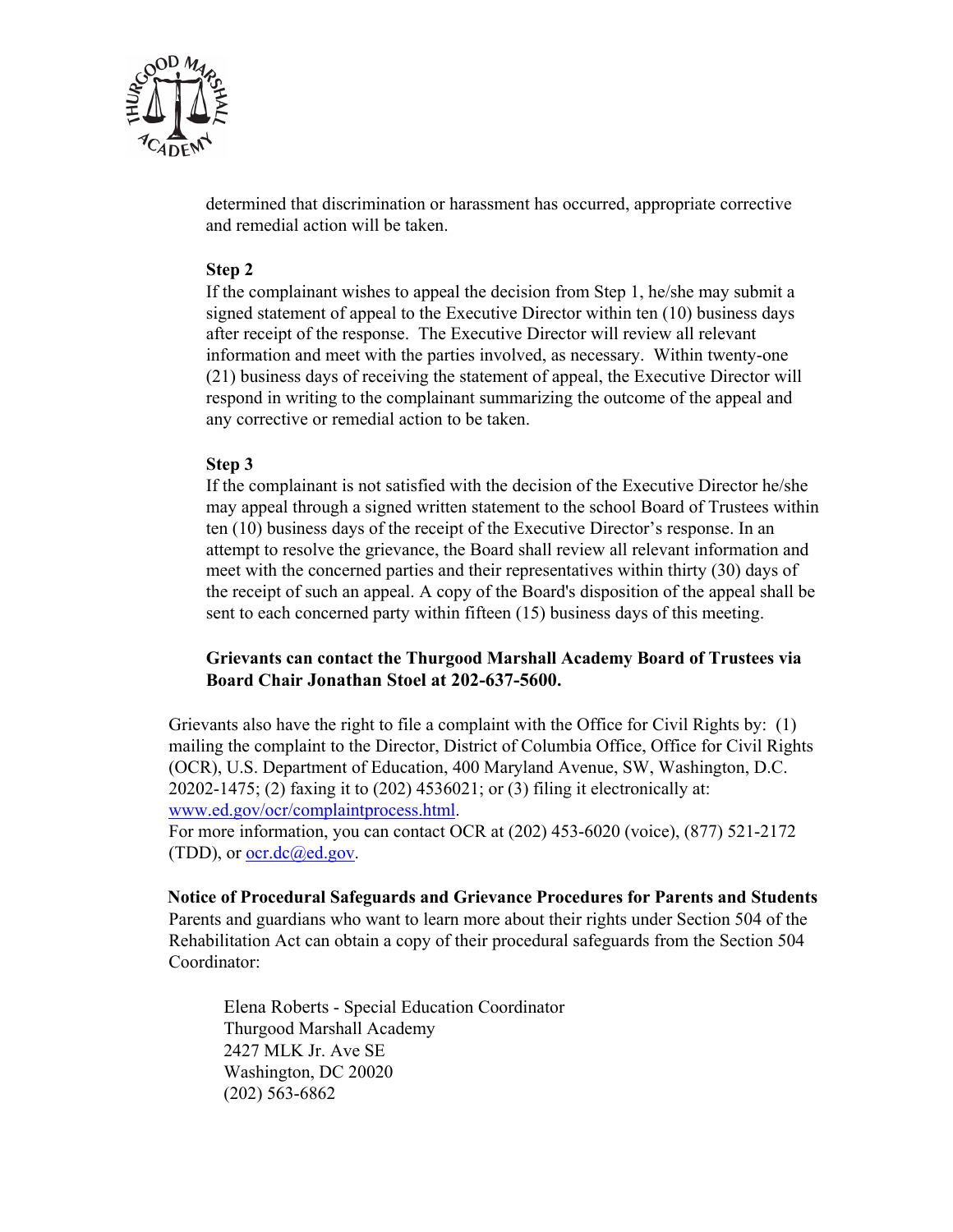

Any person who believes that Thurgood Marshall Academy has engaged in discrimination and/or harassment on the basis of race, color, national origin, sex, age, religion, marital status, personal appearance, sexual orientation, gender identity or expression, familial status, family responsibilities, matriculation, political affiliation, genetic information, source of income, disability, veteran status, or otherwise may submit a complaint pursuant to Thurgood Marshall Academy's Grievance Procedures. A copy of the grievance procedures can be obtained by request through:

Elena Roberts - Special Education Coordinator Thurgood Marshall Academy 2427 MLK Jr. Ave SE Washington, DC 20020 (202) 563-6862

#### **Notice of Grievance Procedures for Employees**

Any employee who believes that Thurgood Marshall has engaged in discrimination and/or harassment on the basis of race, color, national origin, sex, age, religion, marital status, personal appearance, sexual orientation, gender identity or expression, family responsibilities, matriculation, political affiliation, genetic information disability or otherwise may submit a complaint pursuant to Thurgood Marshall Academy's Grievance Procedures. A copy of the grievance procedures can be obtained by request through:

David Schlossman, COO Thurgood Marshall Academy 2427 MLK Jr. Ave SE Washington, DC 20020 (202) 563-6862

#### **Section 504 - Notice of Parental Rights**

This is a notice of your rights under Section 504. These rights are designed to keep you fully informed about the school's decisions about your child and to inform you of your rights if you disagree with any of those decisions.

If your child is in the process of being considered for Section 504 eligibility or has been identified for Section 504 accommodations/services, you may have the right to the following:

- Have your child participate in and benefit from the school's education program without discrimination based on disability.
- Receive notice with respect to any action taken regarding the identification, evaluation, or placement of your child.
- Refuse consent for the initial evaluation and initial placement of your child.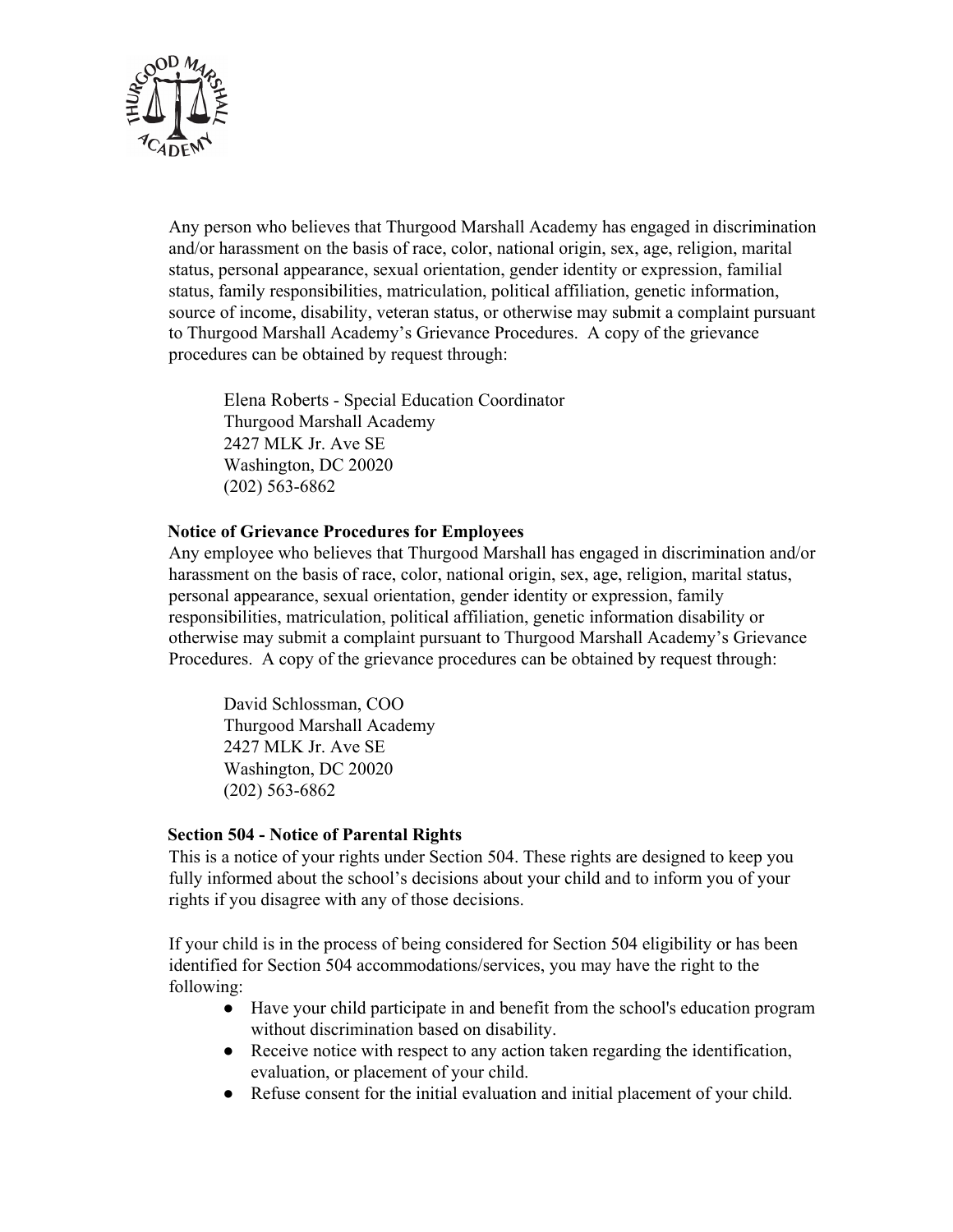

- Have your child receive a free appropriate public education. This includes your child's right to be educated with non-disabled students to the maximum extent appropriate. It also includes the right to have the school provide related aids and services to allow your child an equal opportunity to participate in school activities.
- Have your child educated in facilities and receive services comparable to those provided to non-disabled students.
- Have evaluation, educational, and placement decisions for your child based upon information from a variety of sources, by a group of persons who know your child, your child's evaluation data, and placement options.
- Have your child be provided an equal opportunity to participate in nonacademic and extracurricular activities offered by the school.
- Have educational and related aids and services provided to your child without cost except for those fees imposed on the parents/guardians of non-disabled children.
- Examine your child's education records and obtain a copy of such records at a reasonable cost unless the fee would effectively deny you access to the records.
- A response to your reasonable requests for explanations and interpretations of your child's education records.
- Request the school to amend your child's education records if you believe that they are inaccurate, misleading, or otherwise in violation of the privacy rights of your child. If the school refuses this request, you have the right to challenge such refusal.
- Request mediation or an impartial due process hearing to challenge actions regarding your child's identification, evaluation, or placement. You and your child may take part in the hearing and have an attorney represent you. Hearing requests can be made pursuant to the school's grievance procedure.
- File a local grievance or a complaint with the District of Columbia Office for Civil Rights within the U.S. Department of Education. The regional office is located at 400 Maryland Avenue, SW, Washington, DC 20202 and can be reached at 202-453-6020 (phone), 202-453-6021 (fax), OCR.DC@ed.gov (email), and http://www2.ed.gov/about/offices/list/ocr.

The Section 504 Coordinator for Thurgood Marshall Academy who is responsible for Section 504 compliance is:

 Elena Roberts, Special Education Coordinator Thurgood Marshall Academy 2427 MLK Jr. Ave SE Washington, DC 20020 (202) 563-6862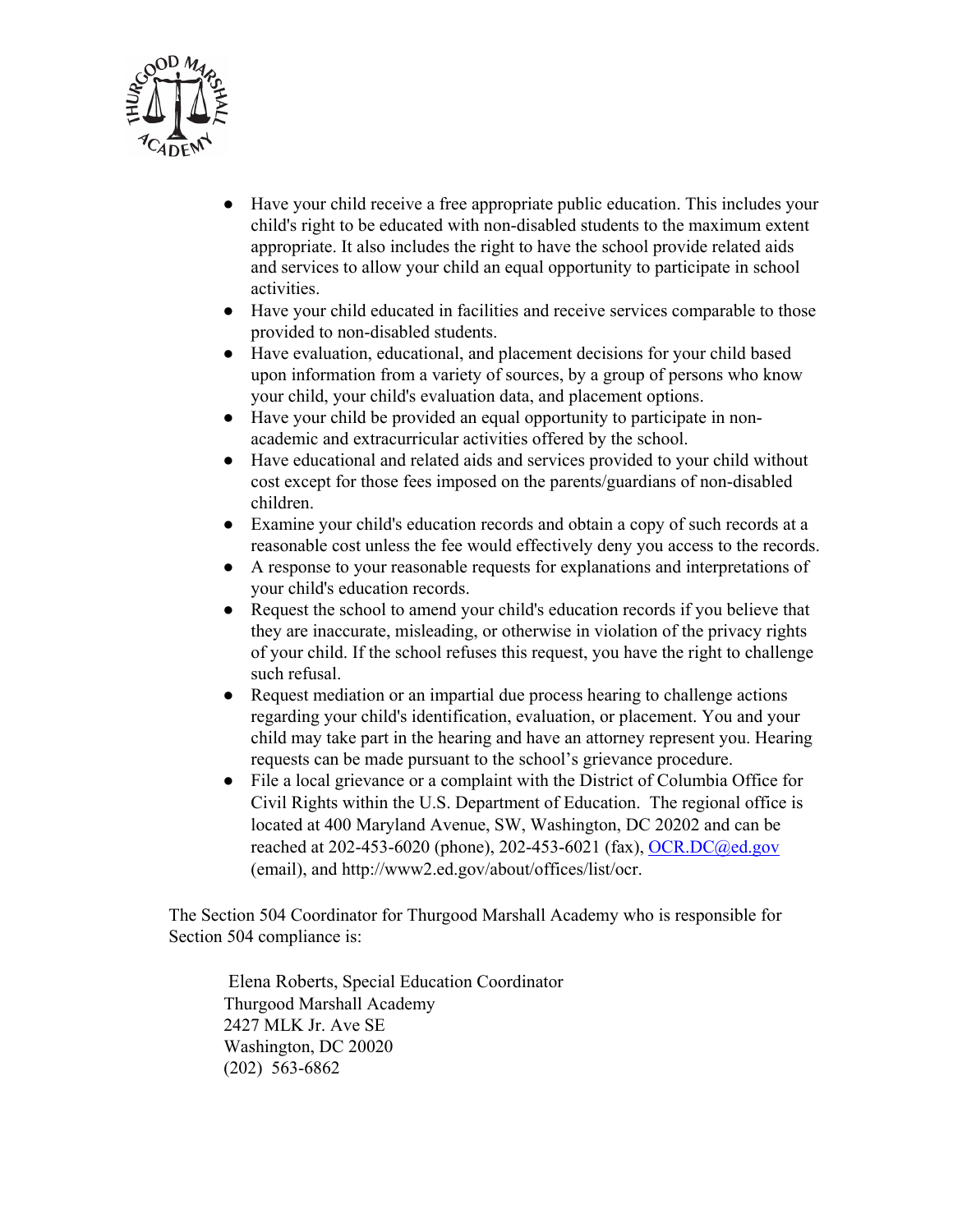

# *Nondiscrimination Policy, including Equal Opportunity in Hiring & Employment*

In accordance with Title VI of the Civil Rights Act of 1964 (—Title VII), Title IX of the Education Amendments of 1972 (―Title IXǁ), Section 504 of the Rehabilitation Act of 1973 (―Section 504ǁ), Title II of the Americans with Disabilities Act of 1990 (―ADAǁ), and the Age Discrimination Act of 1975 (—The Age Act), and applicable District of Columbia laws and regulations applicants for admission and employment, students, parents, employees, sources of referral of applicants for admission and employment, and all unions or professional organizations holding collective bargaining or professional agreements with Thurgood Marshall Academy are hereby notified that Thurgood Marshall Academy does not discriminate on the basis of race, color, national origin, sex, age, religion, marital status, personal appearance, sexual orientation, gender identity or expression, familial status, family responsibilities, matriculation, political affiliation, genetic information, source of income, disability, or veteran status in the admission or access to, or treatment or employment in, its programs and activities. The School provides equal access to designated youth groups (e.g., when applicable, the Boy Scouts).

Students, parents and/or guardians having inquiries concerning Thurgood Marshall Academy's compliance with Section 504, ADA, Title VI, Title IX, and/or the Age Act as they apply to students or who wish to file a complaint regarding such compliance should contact:

 Elena Roberts, Special Education Coordinator Thurgood Marshall Academy 2427 MLK Jr. Ave SE Washington, DC 20020 (202) 563-6862

who has been designated by Thurgood Marshall Academy to coordinate its efforts to comply with the regulations implementing Section 504, ADA, Title VI, Title IX, and the Age Act as they relate to students.

For inquiries or to file a complaint regarding Thurgood Marshall Academy's compliance with ADA, Section 504, Title VI, Title IX, and/or the Age Act as they relate to employees or third parties, contact:

David Schlossman, Chief Operating Officer Thurgood Marshall Academy 2427 MLK Jr. Ave SE Washington, DC 20020 (202) 563-6862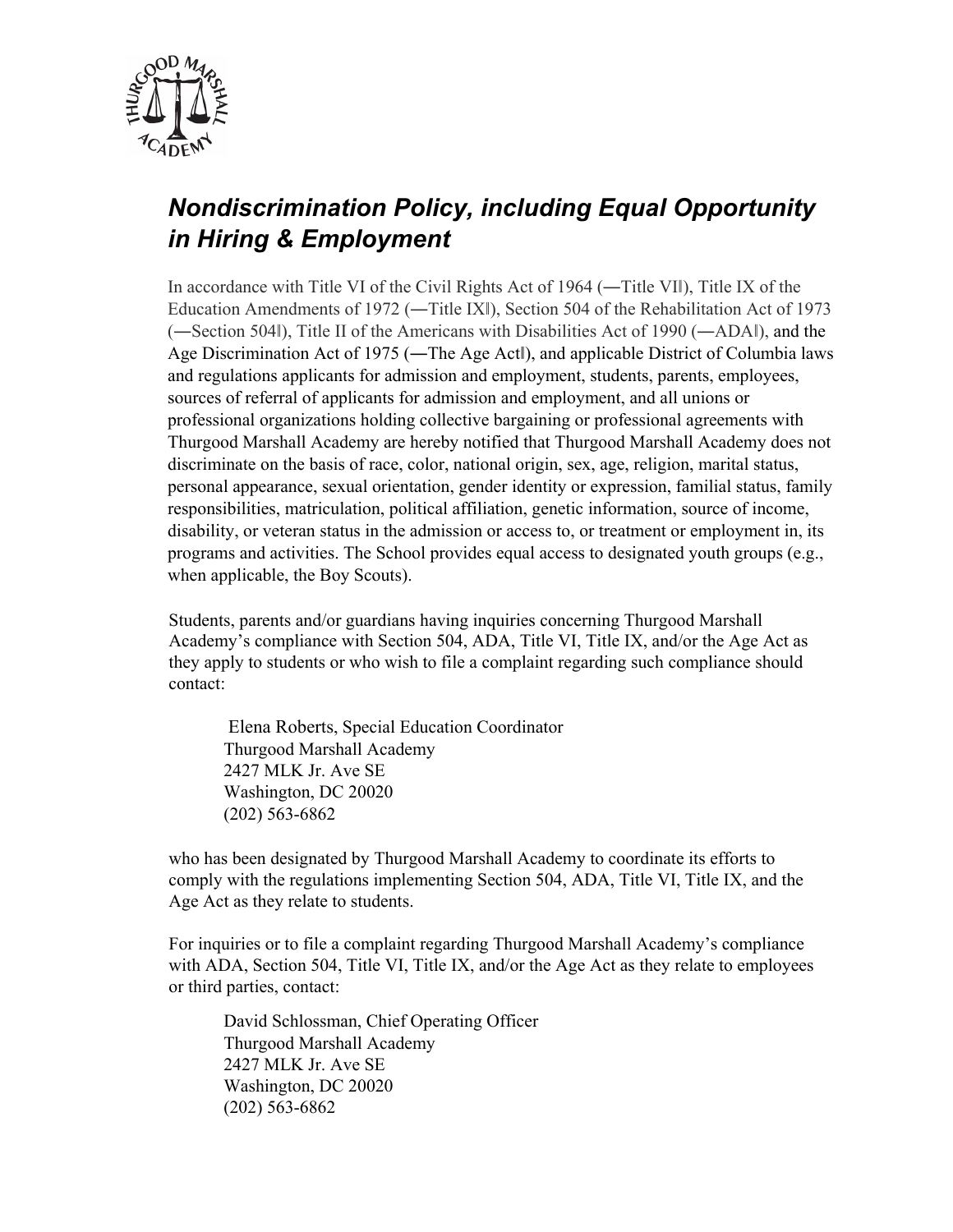

who has been designated by Thurgood Marshall Academy to coordinate its efforts to comply with the regulations implementing Section 504, ADA, Title VI, Title IX, and the Age Act as they relate to employees or third parties.

Under this policy, Thurgood Marshall Academy is an Equal Opportunity Employer and is committed to providing equal employment opportunity in recruitment, hiring, training and development, promotion, termination, compensation, benefits, and all other terms, conditions, and privileges of employment as required by applicable law.

Thurgood Marshall Academy also requires its employees to abide by applicable federal and state nondiscrimination laws in their dealings with all members of the Thurgood Marshall Academy community—including visitors, vendors, and suppliers.

## **Text and Information from Appendix F:**

# *FAMILY EDUCATIONAL RIGHTS & PRIVACY ACT (FERPA) NOTICE TO FAMILIES*

The Family Educational Rights and Privacy Act (FERPA) affords parents and students over 18 years of age ("eligible students") certain rights with respect to the student's education records. These rights are as follows:

- **(1)** The right to inspect and review the student's education records within 45 days of the day the School receives a request for access. Parents or eligible students should submit to the school principal or appropriate school official a written request that identifies the  $record(s)$  they wish to inspect. The School official will make arrangements for access and notify the parent or eligible student of the time and place where the records may be inspected.
- **(2)** The right to request the amendment of the student's education records that the parent or eligible student believes is inaccurate. Parents or eligible students may ask the School to amend a record that they believe is inaccurate. They should write the School principal or appropriate school official, clearly identify the part of the record they want changed, and specify why it is inaccurate. If the School decides not to amend the record as requested by the parent or eligible student, the School will notify the parent or eligible student of the decision and advise them of their right to a hearing regarding the request for amendment. Additional information regarding the hearing procedures will be provided to the parent or eligible student when notified of the right to a hearing.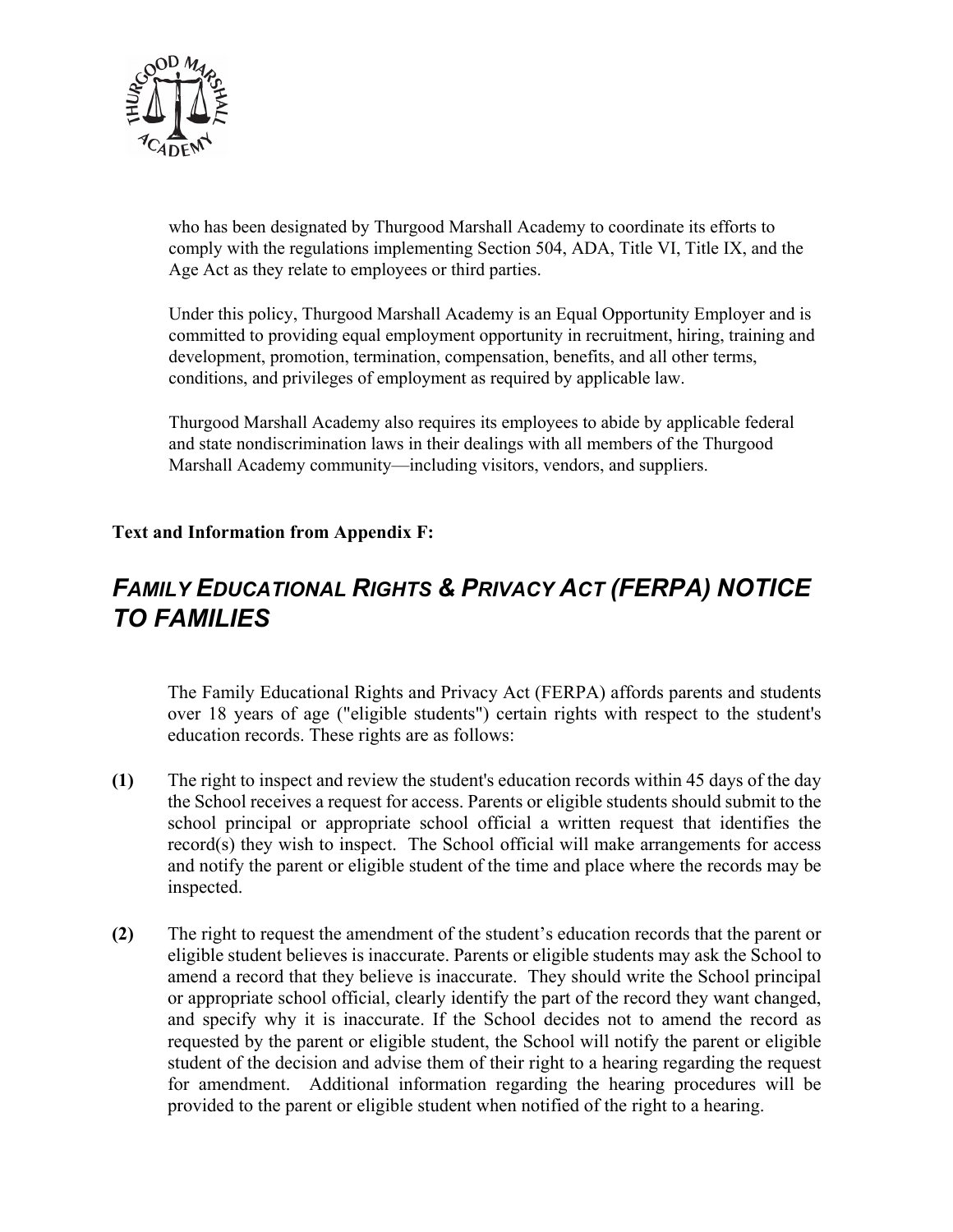

**(3)** The right to consent to disclosures of personally identifiable information contained in the student's education records, except to the extent that FERPA authorizes disclosure without consent.

One exception, which permits disclosure without consent, is disclosure to school officials with legitimate educational interests. A school official is a person employed by the School as an administrator, supervisor, instructor, or support staff member (including health or medical staff and law enforcement unit personnel); a person serving on the School Board; a person or company with whom the School has contracted to perform a special task (such as an attorney, auditor, medical consultant, or therapist); or a parent or student serving on an official committee, such as a disciplinary or grievance committee, or assisting another school official in performing his or her tasks.

A school official has a legitimate educational interest if the official needs to review an education record in order to fulfill his or her professional responsibility.

**(4)** The right to file a complaint with the U.S. Department of Education concerning alleged failures by the *School District* to comply with the requirements of FERPA. The name and address of the Office that administers FERPA are:

> Family Policy Compliance Office U.S. Department of Education 400 Maryland Avenue, SW Washington, DC 20202-5901

#### **LETTER in Handbook at Appendix F (provided during enrollment):**

To: All Parents and Adult Students (18 years of age and older)

The Family Educational Rights and Privacy Act (FERPA) is a federal law that requires Thurgood Marshall Academy Public Charter High School (TMA), with certain exceptions, to get your permission before disclosing personally identifiable information form education records. However, TMA may disclose basic "directory information" that is generally not considered harmful or an invasion of privacy without your consent. The primary purpose of directory information is to allow TMA to include this type of information in certain school publications such as pamphlets for drama productions, graduation programs, honor rolls or sports team activity sheets for football, basketball, etc. Directory information can also be disclosed to outside organizations such as federal and state agencies offering jobs and educational benefits, media sources, and companies that make class rings and publish yearbooks.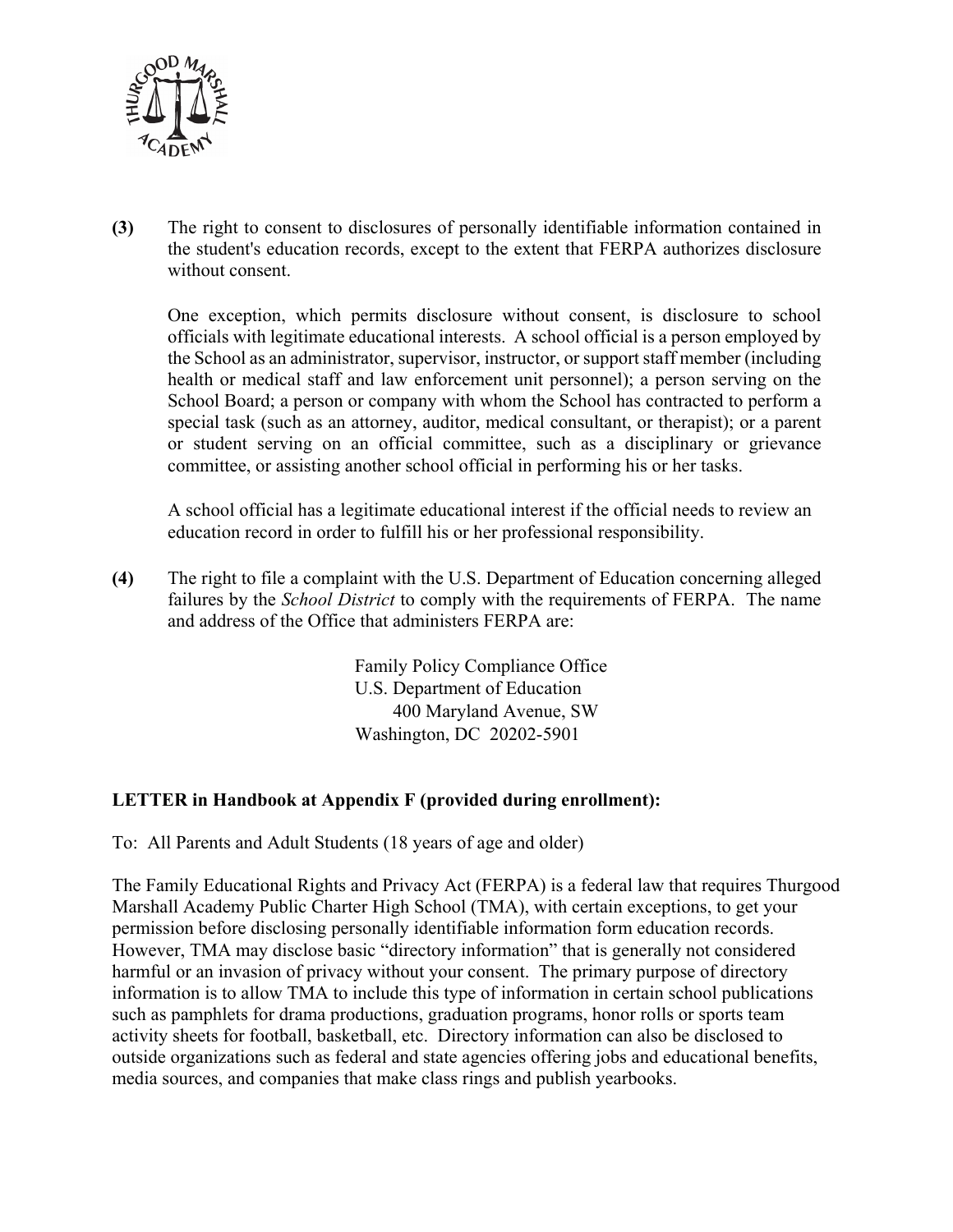

The information listed below has been designated as directory information under District of Columbia law and FERPA, and may therefore be released at the discretion of TMA. You have the right to opt out of the sharing of this information and may instruct TMA that it may not release any or all of this information without obtaining your prior written consent by completing this form. Your decision on this form will be valid for the remainder of the current school year. A new Release of Student Directory Information form must be completed each school year.

|                                        | Weight and Height of Members of Athletic |
|----------------------------------------|------------------------------------------|
| <b>Student Name</b>                    | Teams                                    |
| <b>Student Address</b>                 | Diplomas and Awards Received             |
| <b>Student Telephone Listing</b>       | Student's Date and Place of Birth        |
| Name of School Attending               | Names of Schools Previously Attended     |
| Participation in Officially Recognized |                                          |
| <b>Activities and Sports</b>           | Dates of Attendance                      |

By signing below, I am giving written notification to TMA that it **may not** disclose the directory information items **I have placed a check mark** beside above unless I give prior written consent. I understand that such information may still be disclosed by TMA if disclosure is otherwise permissible under FERPA.

Student's Name:

Signature of Parent, Guardian Print Name Date

If at least 18 years old, Student Signature Date

*This information will be designated as directory information for the 2019-2020 school year if this form is not completed at the time of enrollment.*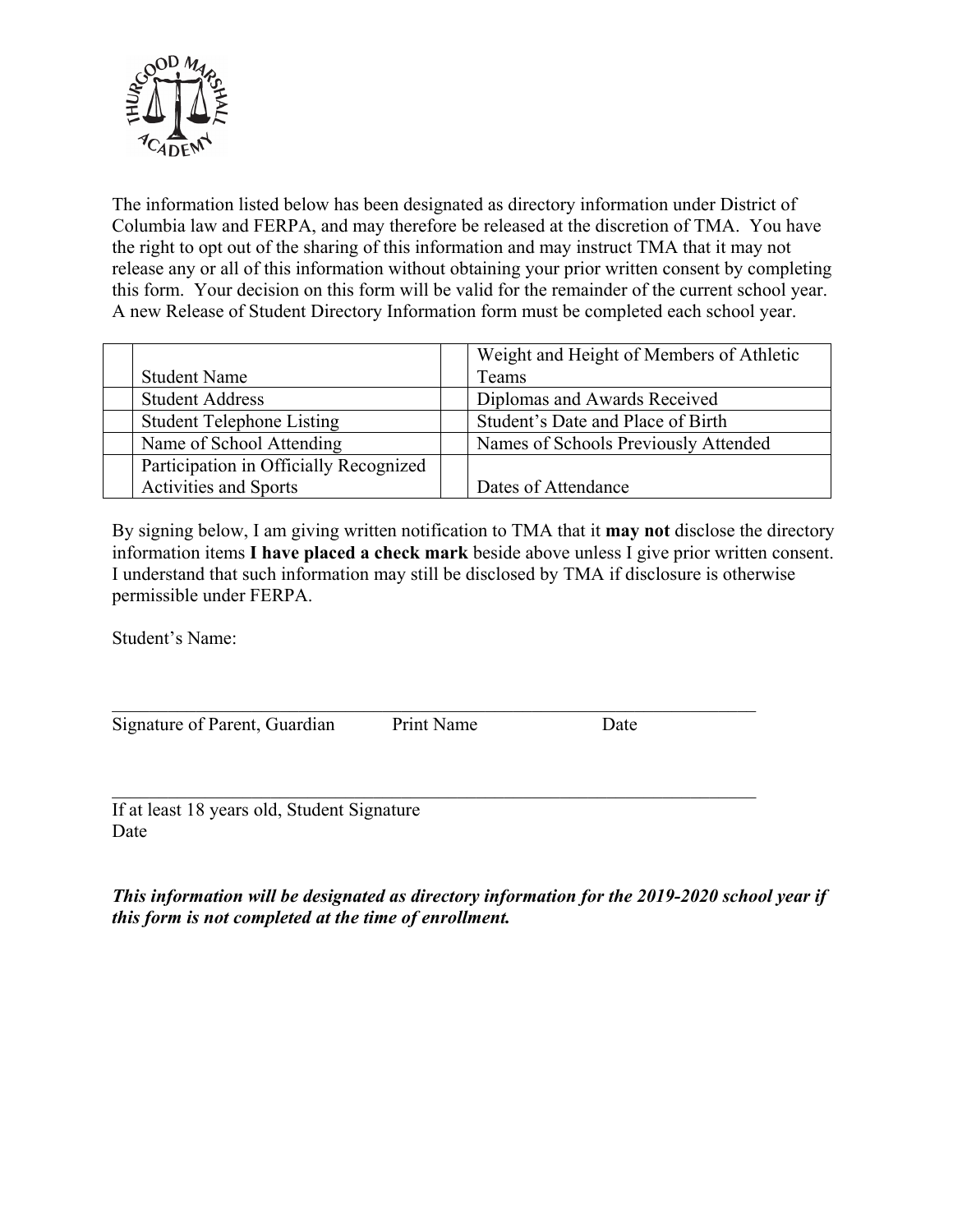

## **Right to Opt Out of Release of Information to Military Recruiters (Students in Grades 7-12 & ungraded Students Only)**

Federal laws require that local education agencies (LEAs) such as TMA provide military recruiters, upon request, with the name, address, and telephone number of secondary students unless the student or parent/legal guardian has advised the LEA in writing that he/she does not want the student's information disclosed without prior written consent. Such advisement must take place within 30 days of the notification of these rights by the school, and may be done by completing the form below:

| As a student who has reached the age        | As a parent/legal guardian, I request      |
|---------------------------------------------|--------------------------------------------|
| of 18, I request that Thurgood Marshall     | that Thurgood Marshall Academy not release |
| Academy not release my directory            | the directory information for the student  |
| information to the Armed Services, military | indicated above to the Armed Services,     |
| recruiters, service academies or military   | military recruiters, service academies, or |
| schools.                                    | military schools.                          |
| Student Signature                           | Parent Signature                           |
| Date                                        | Date                                       |

# *ADMISSIONS PREFERENCE POLICY (STUDENT LOTTERY AND ADMISSIONS PROCESS)*

Thurgood Marshall Academy in partnership with My School DC works to make the application process simple with a single online application. TMA will only accept the My School DC application available at MySchoolDC.org.

The My School DC common lottery is a single, random lottery that determines placement for new students at all participating schools. Student-school matches are based on the number of available spaces base on the following preference in the following order: